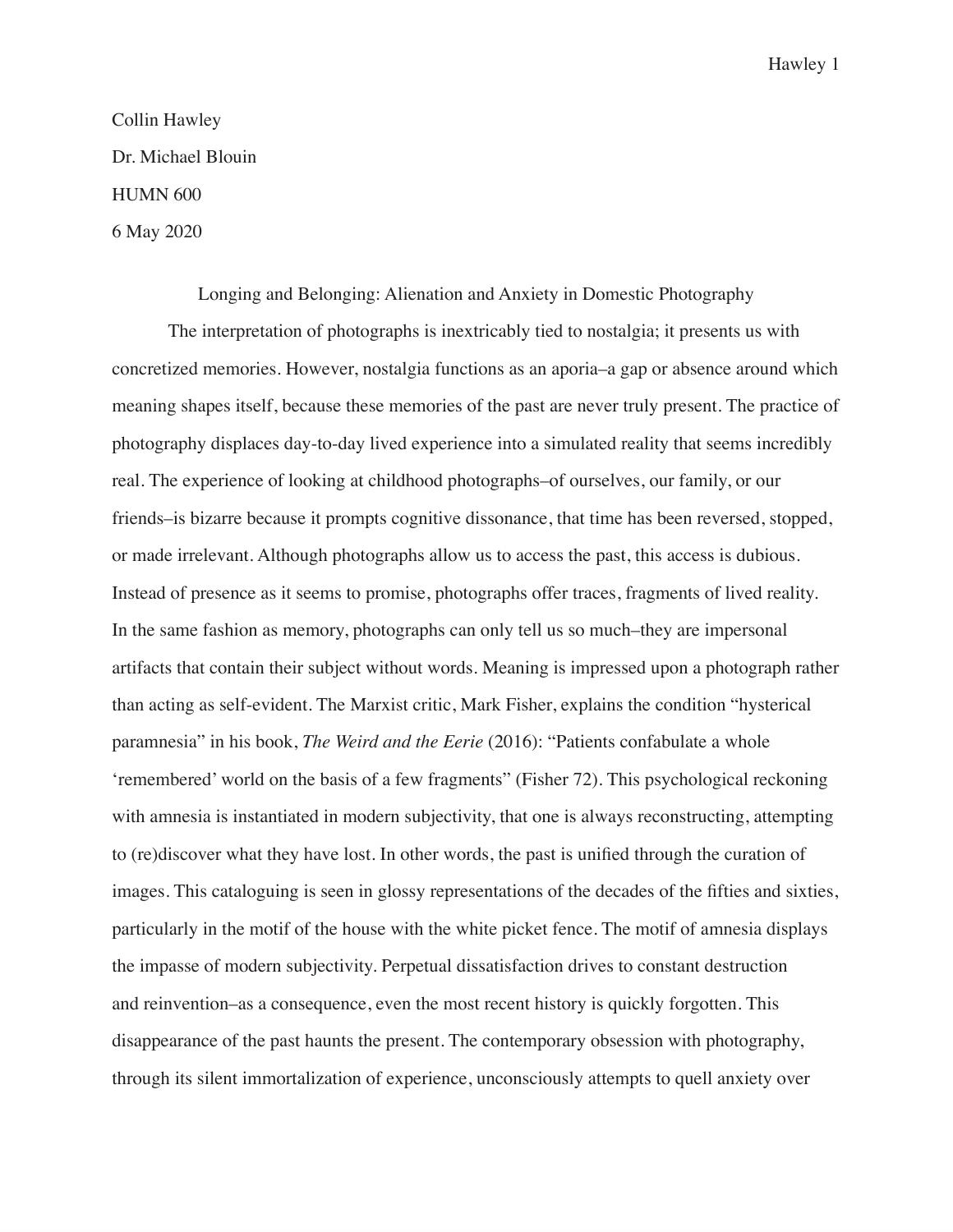the disappearance of what we understand as essentially "me" but rather supplants (and displaces) any sense of reality.

 Roland Barthes opens *Camera Lucida (1980)* by explaining his own fascination with an old photograph of Napoleon's youngest brother. He states, "I am looking at eyes that looked at the emperor" (Barthes 3). For Barthes, the making and viewing of photographs is inextricable from absence, particularly its suspension of death and time. Photographs always wrestle with (im)mortality, extending human presence, deferring/suspending death indefinitely through the material displacement of lived experience. In other words, the doubled reality of photography is an attempt to immortalize and preserve human life through objectification. Integration into a symbolic order functions as a kind of death or stasis, however mimetic symbolization and (re) presentation (as seen in photography) functions as a weird undeath. Fisher explains, "The place beyond the mortifications of the symbolic is not only the space of an obscene, non-linguistic 'life,' but also where everything deadened and dead goes, once it has been expelled from civilization" (Fisher 102). The undead subject of photography is a weird haunting of utterly non-linguistic representation. The unease brought about by photographs is that they merely *exist* without obvious explanation. Because they communicate without an objectively interpretable language, every attempt at interpretation is an inadequate, external assignment of meaning. Susan Sontag in her landmark work of photographic criticism, *On Photography* (1973), explains, "Photography is the medium of what is lost […] transmuting, in an instant, present into past, life into death" (Sontag 70). Black and white tonality as seen in Adams' "Summer Nights #18"<sup>1</sup> charges photographs with a wistfulness that illustrates this transformation. The motif of black and white is a shorthand for nostalgia. Furthermore, photographers that choose the domestic as their subject often locate themselves on the outside looking in, reinforcing a sense of aimless, nostalgic longing. The human quest for preservation through images deconstructs the present, suspending it as the "reanimated" past.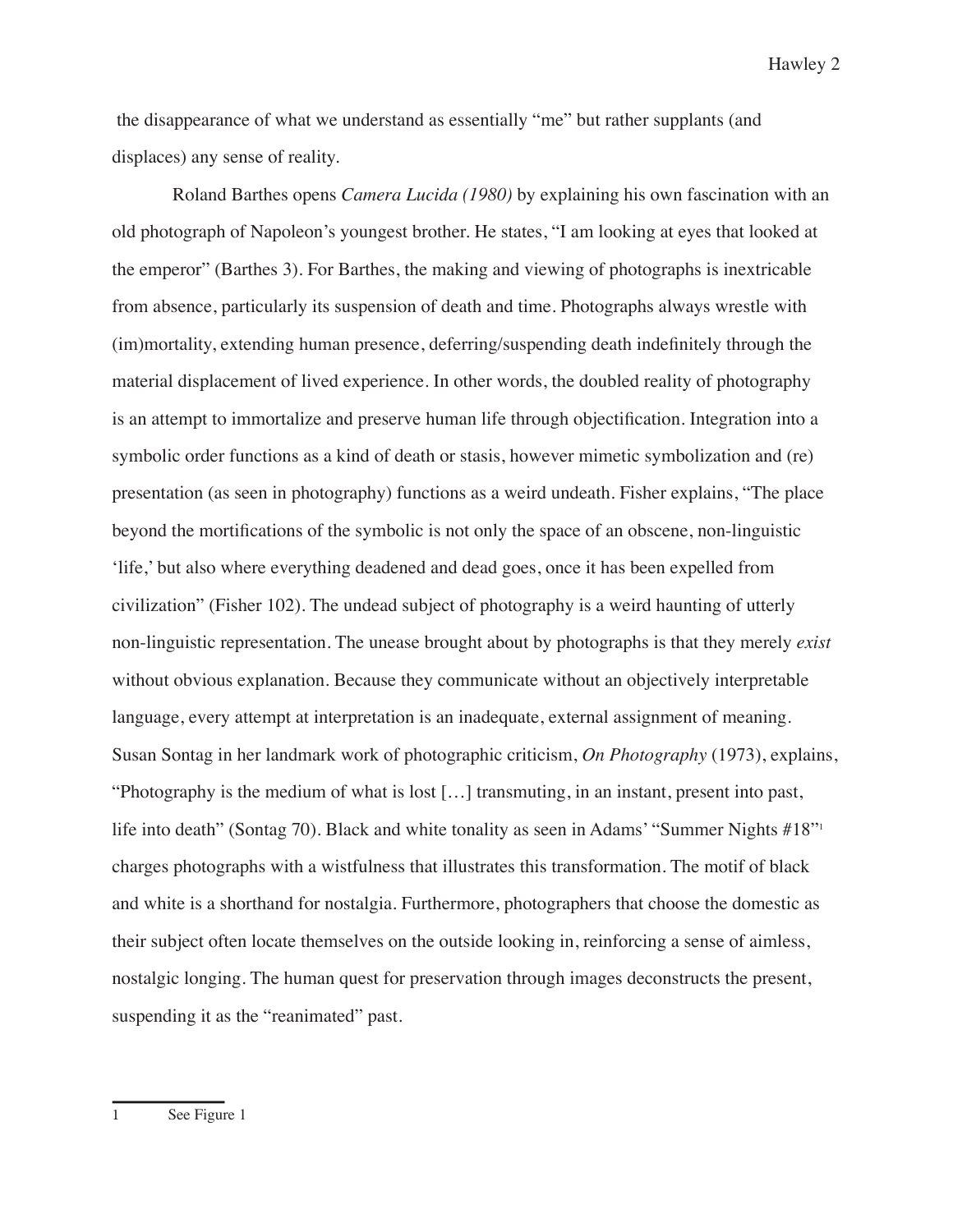

*Figure 1: "Summer Nights #18" by Robert Adams*

The very medium of photography is based in a tension between materiality and immateriality. The material sense is the literal object, the artifact created through the photographic process.2 The immaterial essence is contained in the subject photographed–the absent-present agent; a presence that points to absence. The photograph as an object, however, heightens the indication of presence. Vision in this context connotes knowledge: to see

<sup>2</sup> For the sake of this paper, I am discussing analog photography which literally creates objects and obviously displays this dichotomy.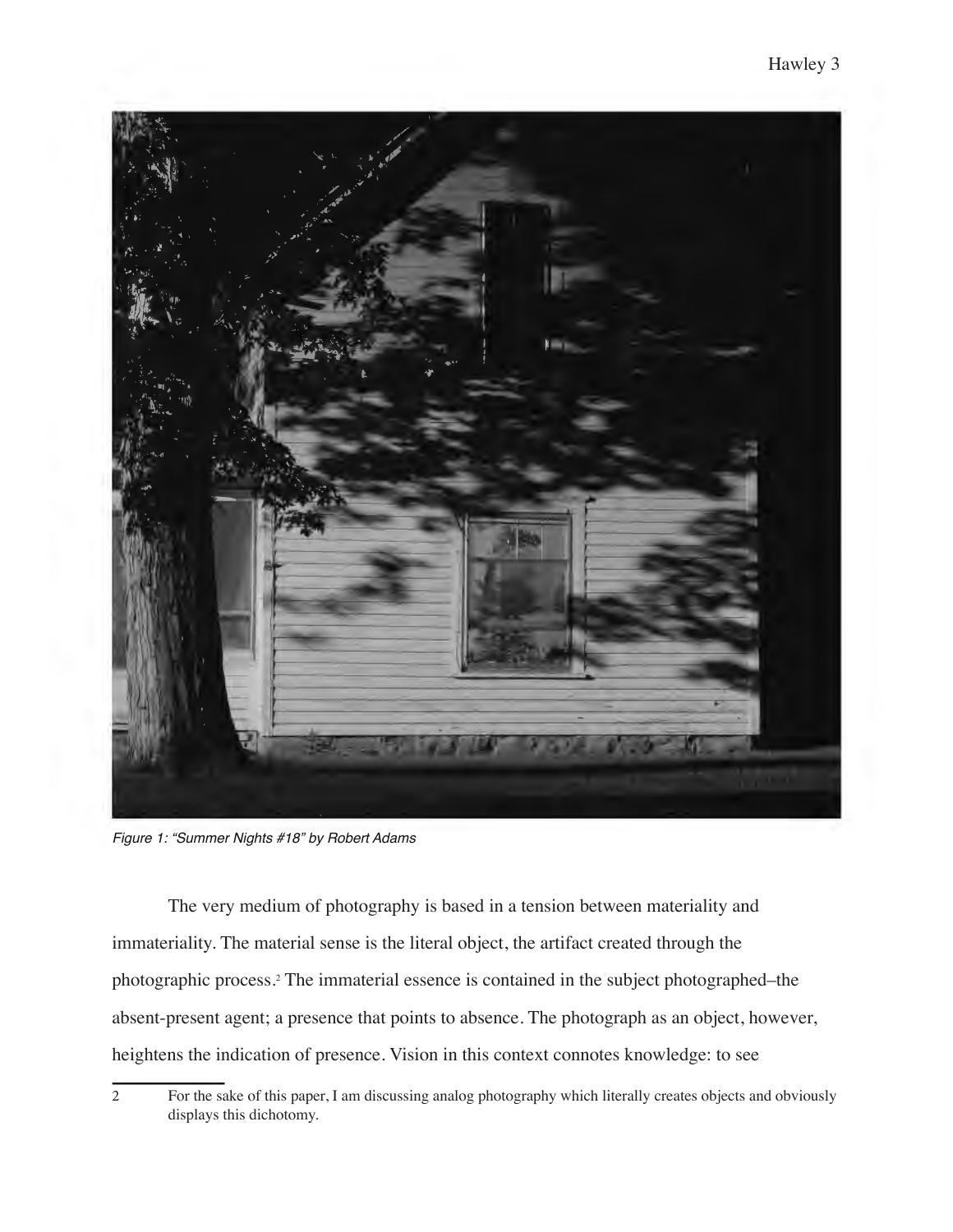something is to know that it is or has been. Obviously, this creates problems in the grotesque twists of "reality" such as seen in photographic manipulation that has become sophisticated enough to make anything seem real. Barthes explains, "Whatever it grants to vision and whatever its manner, a photograph is always invisible: it is not what we see" (Barthes 6). When we talk about photographs, we are often talking about the immaterial aspect, the thing that is represented; however, Barthes points back to the "frame," the object that contains the subject. He explains further, "The photograph belongs to that class of laminated objects whose two leaves cannot be separated without destroying them both" (Barthes 6). A photograph presents a frozen fragment of reality that is materially composed from silver crystals or colored pixels. Barthes explains that the reality contained in photographs cannot be understood apart from its construction. The proposition that photographs are a direct line to the truth has always seemed dubious to viewers because they are so narrow in scope. They are constrained by technology. The belief is not that the medium is incapable of producing truth, merely that it cannot capture *all* of it. For this reason, photographic technology has historically moved in the direction of clarity and ease of access. This ease of access, the creation of smaller, faster, and cheaper cameras,<sup>3</sup> launched vernacular photography, what is often referred to as the snapshot, seemingly off the cuff, unmanufactured glimpses at daily life. In the 1970s and 80s, professional photographers turned to this style of photography–a focus on the ordinary as it is (rather than as a project to elevate the ordinary). Peter Galassi, the curator of the landmark exhibition "The Pleasures and Terrors of Domestic Comfort," explains the strangeness of the snapshot,

Perhaps the most ubiquitous of all photographs, snapshots are also the most hermetic. To the insider, to the member of the family, snapshots are keys that open reservoirs of memory and feeling. To the outsider, who does not recognize the faces or know the stories, they are forever opaque. At the same time, because we all have snapshots of our own, and thus know the habit of understanding them, we

<sup>3</sup> The historical development of cameras for simplicity is marked by an effacement of the mediation process, that photographs appeared to come more and more directly from the camera. This impulse culminated in digital technology.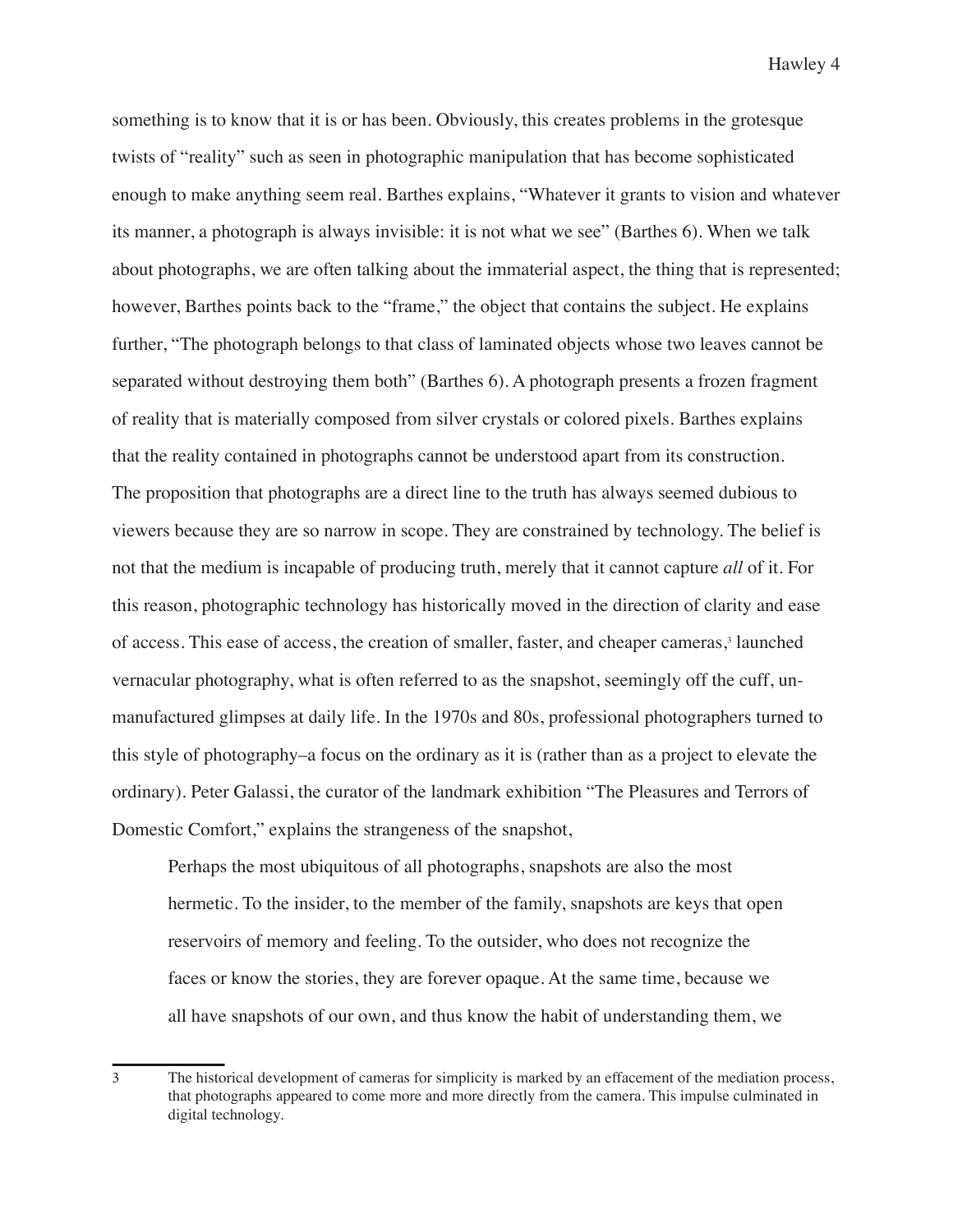all are equipped to imagine ourselves into the snapshots of others, into the dramas and passions they conceal. (Galassi 11)

Galassi explains that the interpretation of photographs is complicated by their insularity. The typical method of interpretation requires one to use their own personal photographs to imagine themselves as a part of someone else's photographs. Furthermore, Galassi explains that the significance of these photographs comes less from aesthetics and more from the perceived relationship between subject and photographer, that we can connect to the experiential quality of the vernacular photograph. The question of photography is whether it at all lives up to its seeming promise of reproducing reality exactly or reproducing reality in a way that can be meaningfully accessed. Photography is a ubiquitous and daily practice–one that everyone, not merely artists participates in to memorialize their own lives. Photographs that foreground the process–the constructive and chemical qualities and the materiality of the object, "photograph"– emphasize the inherent fragmentation of the medium. Photographers such as Ellen Brooks, James Casebere, Robert Adams, and Todd Hido emphasize "the frame" through their fragmentary and evocative photographs of the domestic. Their work points to the uncanny nature of photography. The attempts to solidify humanities' location in the world through photographs results in alienation–a persistent longing for the empty promise of connection.

The domestic as a location is a powerful metonym, containing innumerable unspoken symbols within its four walls. The central motif of the home is the idea of the nuclear family, the structure that develops cultural narratives and creates what seems "normal." Thus, the power of the symbol of the home is that it represents *something* to nearly everyone, that it contains both personal and public meanings. The "homely" is the root of the alienating power of Freud's *unheimlich*. Fisher describes, "the strange within the familiar, the strangely familiar, the familiar as strange […] the way in which the domestic world does not coincide with itself" (Fisher 10). Photographs of domestic spaces, the constant and plural re-presentation of domestic space as seen in the landmark MOMA exhibition, "The Pleasures and Terrors of Domestic Comfort," illustrate a struggle with the instability of modern conception of self as defined through the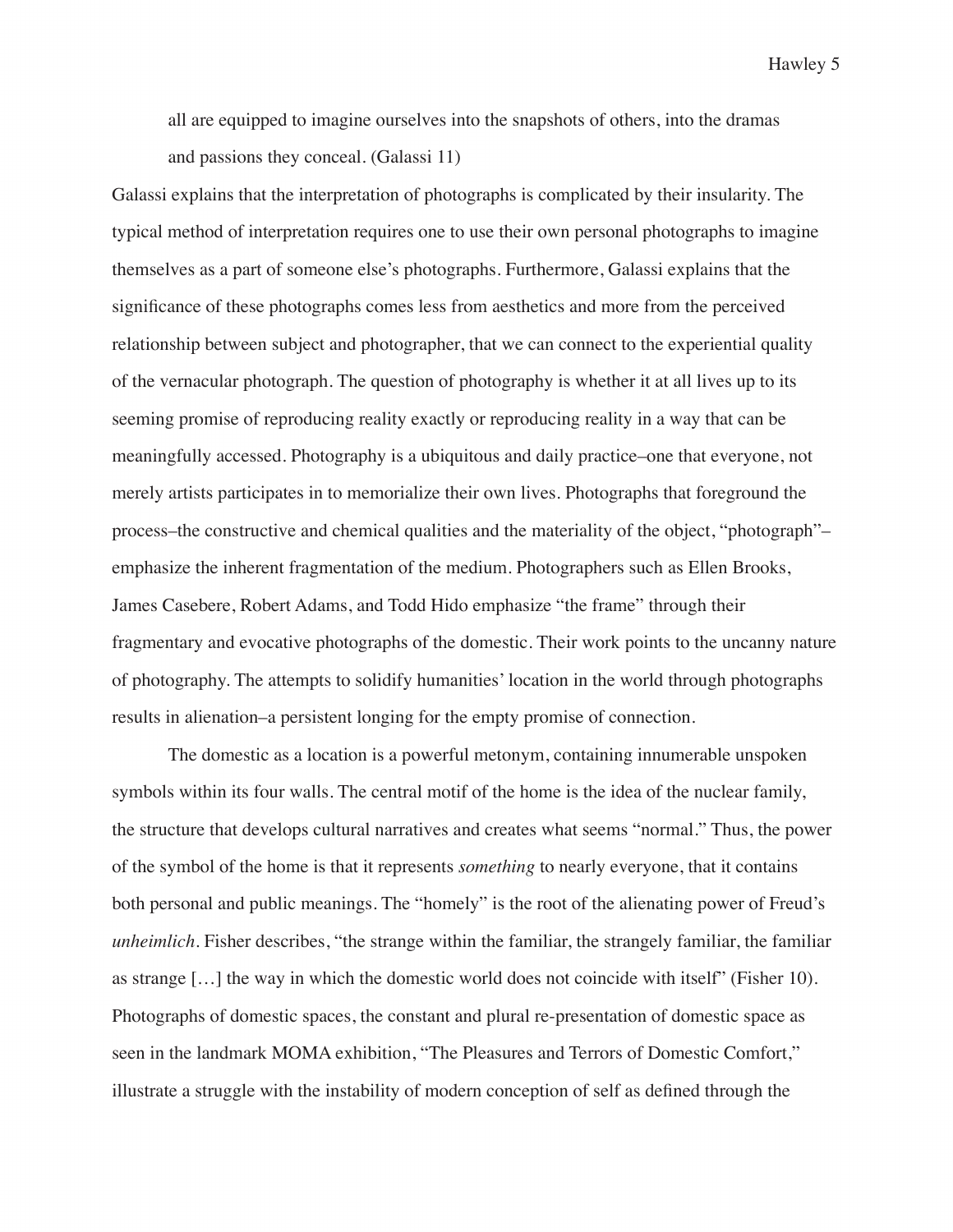construction of the home. Galassi explains the importance of the choice of subject for the exhibition, "There is room to argue that domestic life is a subject of broad importance. In the 1980s the political right and left rediscovered the bitterness of their mutual antipathy, nowhere more deeply than in their shared conviction that the home is a major battleground of social struggle" (Galassi 13). The home represents the "norm," what is conventionally acceptable, both socially and economically. Every different kind of living space, a single-family home, a town house, an apartment, etc., represents how a person understands themselves as part of the social structure. Also, the idea of "home" has shifted to an immaterial and internal sense. It is less of a location and more of an amorphous collection of feelings or people. It psychologically codes and symbolizes crucial markers of identity and belonging such as class, race, and sexual orientation. Thus, "home" as a concept is "who I am" loosely chained to a brick and mortar structure.

Representations of domestic spaces are rooted in nostalgia, a longing for the past or for something unified and meaningful. Obviously, a home is a place in which one lives; however, the concept "home" also contains a specter of pastness. The Derridian concept of hauntology, a pun on ontology, posits that emptiness, a haunting, or a trace of meaning exists at the basis of structures rather than an ontological stability. Fisher explains that hauntology is concerned not only with the hauntings of the past, but, "the failure of the future" (Fisher 16). Ellen Brooks "Front Entry"4 and Todd Hido's "1941"5 illustrate this instability through the representation of lit windows. This portal promises that there might be life; it implies presence, that there is something inside. However, the window merely suggests life. These photographs then question the humanity often attached to inanimate domestic structures. The photographic catalog, the surfeit of representations of the domestic illustrate the futility of any unified understanding of the domestic. A sense of the self created through representations of the domestic is displaced and remains inscrutable. This displacement of the self into an unsatisfied longing illustrates the unheimlich, the failure of the domestic to coincide with interpretive expectations. Photographs externalize and dissociate the self. This traumatic split renders photographic representation of

<sup>4</sup> See Figure 2

<sup>5</sup> See Figure 3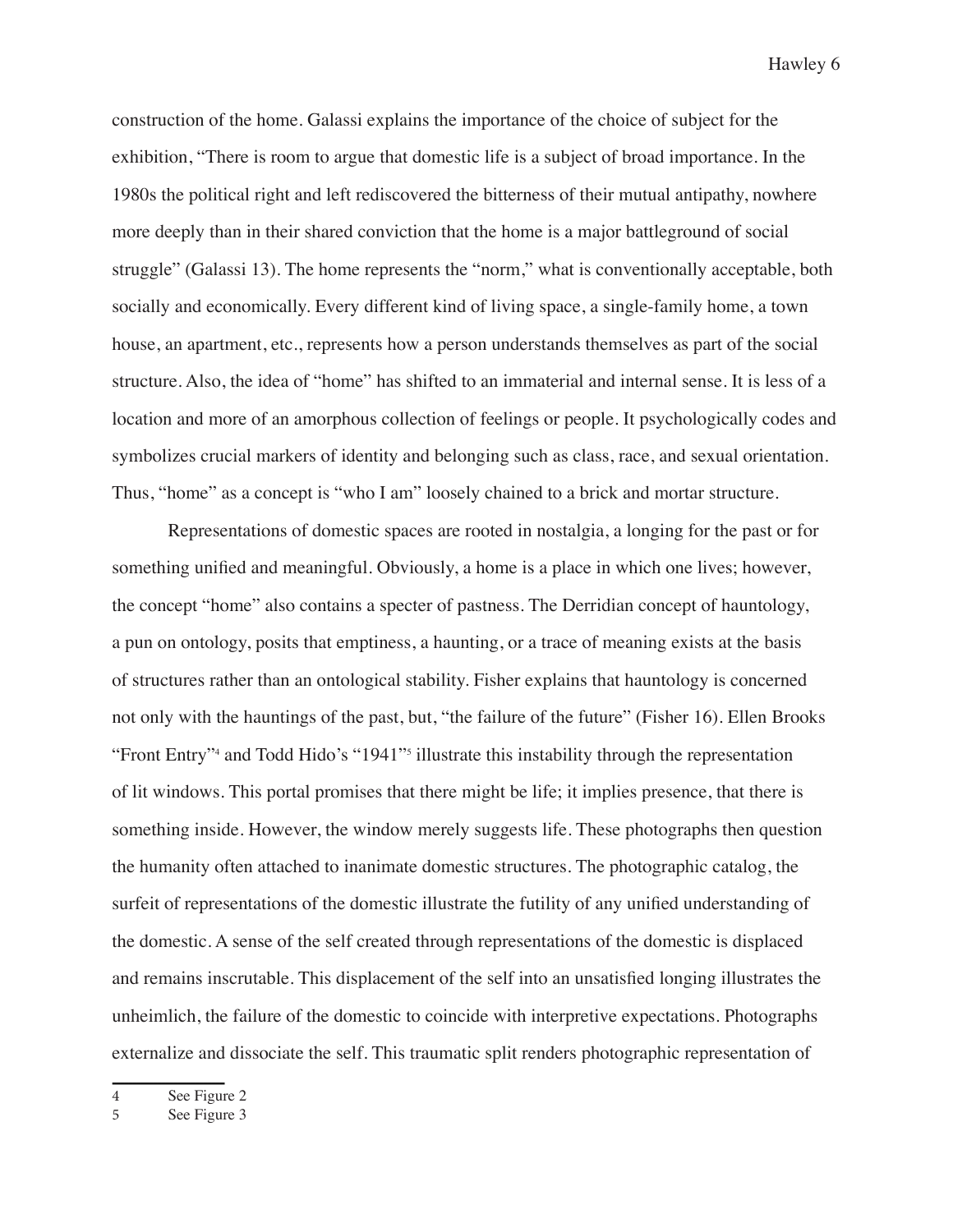

*Figure 2: "#1941" by Todd Hido*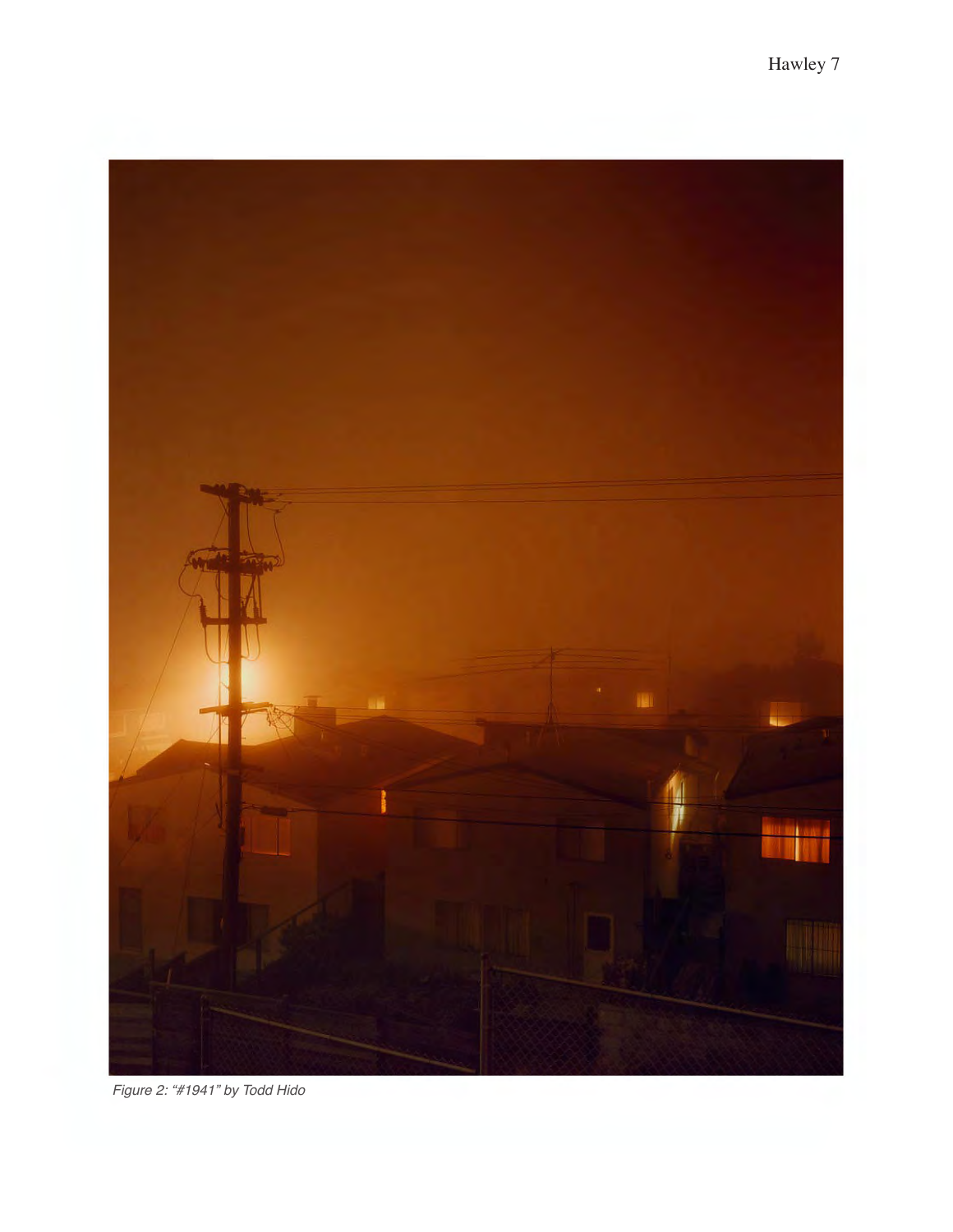

*Figure 3: "Front Entry" by Ellen Brooks*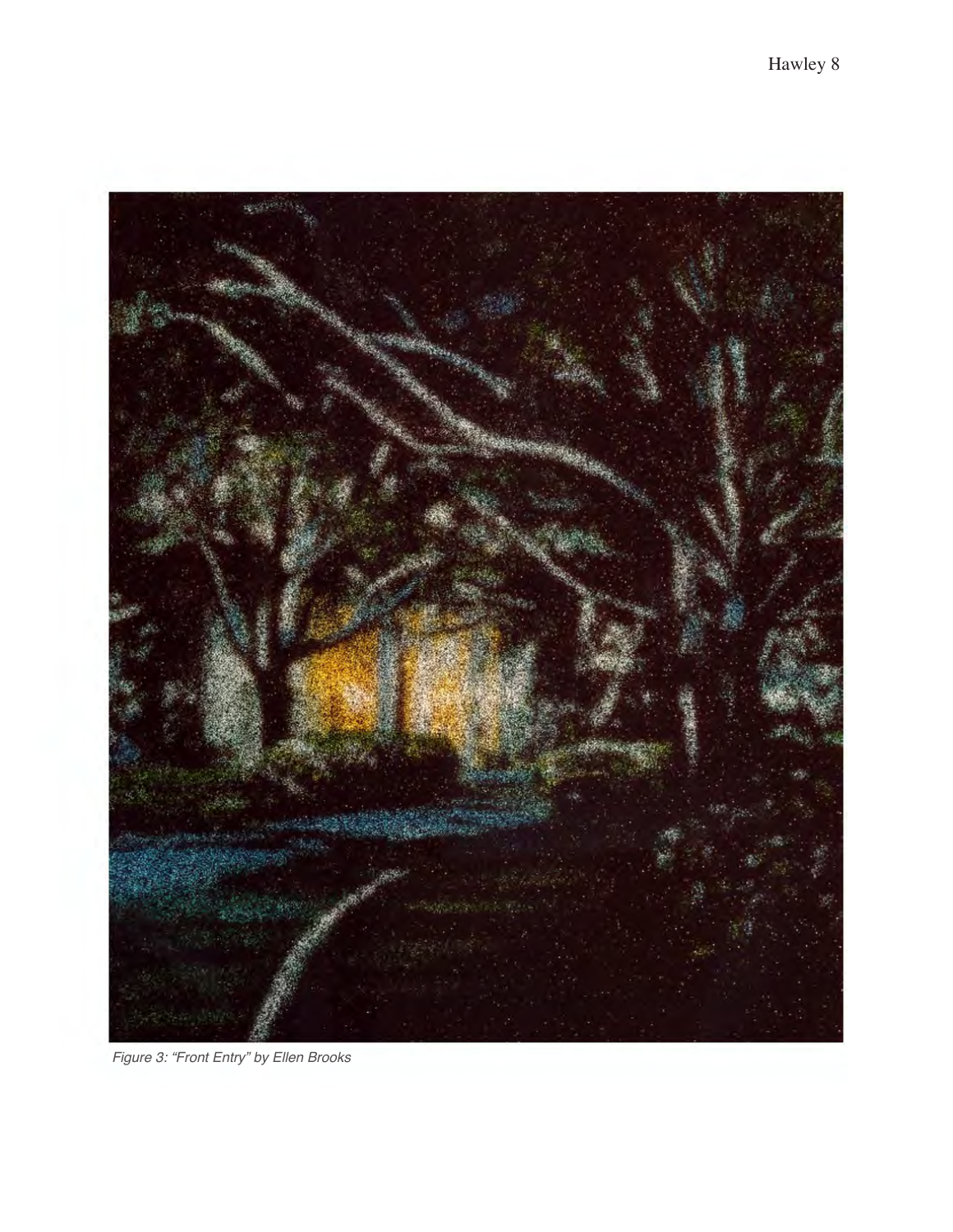reality alienating, that the subject that one sees in a photograph is unfamiliar rather than familiar. Fisher explains, "Physical spaces condition perception [...] particular terrains are stained by traumatic events" (Fisher 97). Attempts to represent the "real" domestic are driven by a desire to capture "my experience," the fleeting moment-by-moment history of the self. However, these photographs present a perpetual sense of loss, a constant melancholy.

Photography then teaches modern subjects how to see, how to look. As I have already expressed, the relationship between the photograph and reality is complicated. Barthes explains that looking at photographs is such an extraordinary experience because the photograph freezes literal emanations of the Real. David Macey in the *Dictionary of Critical Theory* states, "The real is described as that which resists symbolization and signification" (Macey 324). The photograph freezes exact experience that cannot be meaningfully understood through language. Barthes explains the importance of this concept for photographs,

What the Photograph reproduces to infinity has occurred only once: the Photograph mechanically repeats what could never be repeated existentially [...] [The Photograph] is the absolute Particular, the sovereign Contingency, matte and somehow stupid, the This (this photograph and not photography), in short, what Lacan calls the Tuché, the Occasion, the Encounter, the Real, in its indefatigable expression (Barthes 4).

Barthes' contrast between mechanical and existential knowledge is crucial to the alienation of photographic reality. The idea that an encounter with a photograph is an encounter with a mechanized version of reality reshapes the legitimacy of the experience. Its inorganic quality renders it insufficiently real, insufficiently personal. The photographic object is an eerily present reproduction of a singular fragment of the Real. It presents itself to be seen, but it lacks selfevident or a unifiable interpretation. Thus, the fragment of the Real in photographs remains inscrutable, because without clear explanation of that fragment, there is simply no way to access it in a meaningful way. Therefore, looking at photographs becomes far less about the actual object represented and more about the linguistic framing of the photograph. The idea of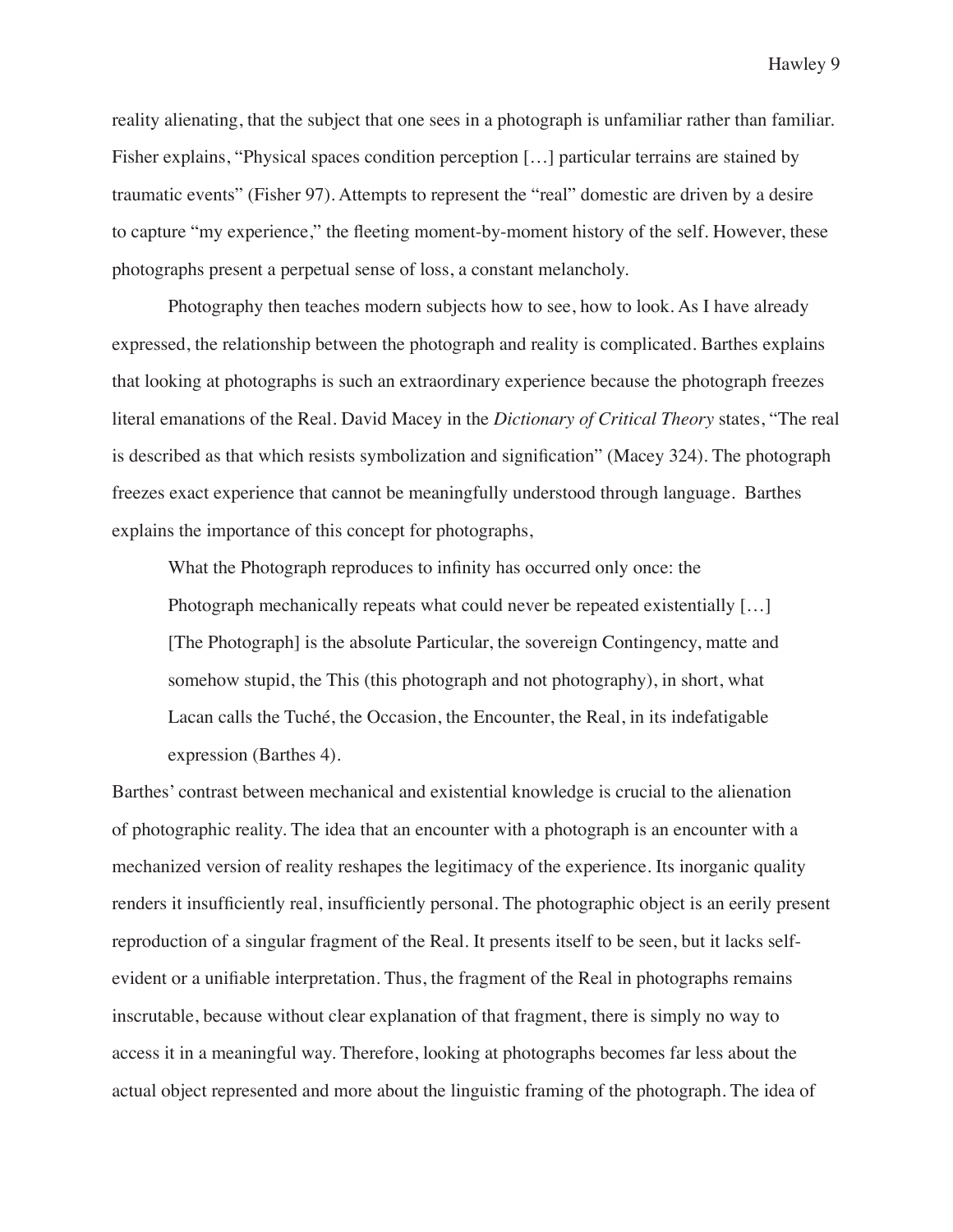negative hallucination illustrates the ramifications of this editing process. Fisher defines this as, "Failure to see, the involuntary process of overlooking material which contradicts–or simply does not fit with–the dominant stories which we tell ourselves" (Fisher 75). The photograph is then the ideal medium of a nostalgic culture, one that speaks without ever saying anything decisively. Vernacular photography has no clear generic framework and is thus particularly open to interpretation. In other words, because these photographs are often personal and thus insular, the only guide for interpretation is one's own personal photographs. The photograph is a blank slate whose subjective interpretation renders it endlessly capable of consistently narrating and internalizing whatever the dominant culture requires.

The medium of photography is the culmination of a long history of attempts to exactly reproduce the world through visual media. Through the impersonal machine of the camera, photographs promise an unbiased, unaltered, and authoritative reality. Though the mechanization in photography cheapens the experience of reality, the very same mechanical quality emphasizes its capability to reproduce what and how the world actually *is*. Sontag explains, "The camera [...] is a device that captures it all, that seduces subjects into disclosing their secrets [...] In the fairy tale of photography the magic box ensures veracity and banishes error" (Sontag 41, 53). Particularly in portrait photography, artists believe that they are able to capture something authentic about the subject that they might not normally or openly express. However, photography *produces* the truth about its subject rather than capturing it. This distinction is important as it points to the fact that photographs create a fetish of the Real, a consumable object. The crucial factor in this displacement is the frame, the object to which the fragment of the Real is laminated. Sontag explains that photography as a medium is more indebted to the project of surrealism than to realism, "Surrealism lies at the heart of the photographic enterprise: in the very creation of a duplicate world, of a reality in the second degree, narrower but more dramatic than the one perceived by natural vision. The less doctored, the less patently crafted, the more naïve–the more authoritative the photograph was likely to be" (Sontag 52). The doubling of the Real through photography contains authority precisely because the objectification renders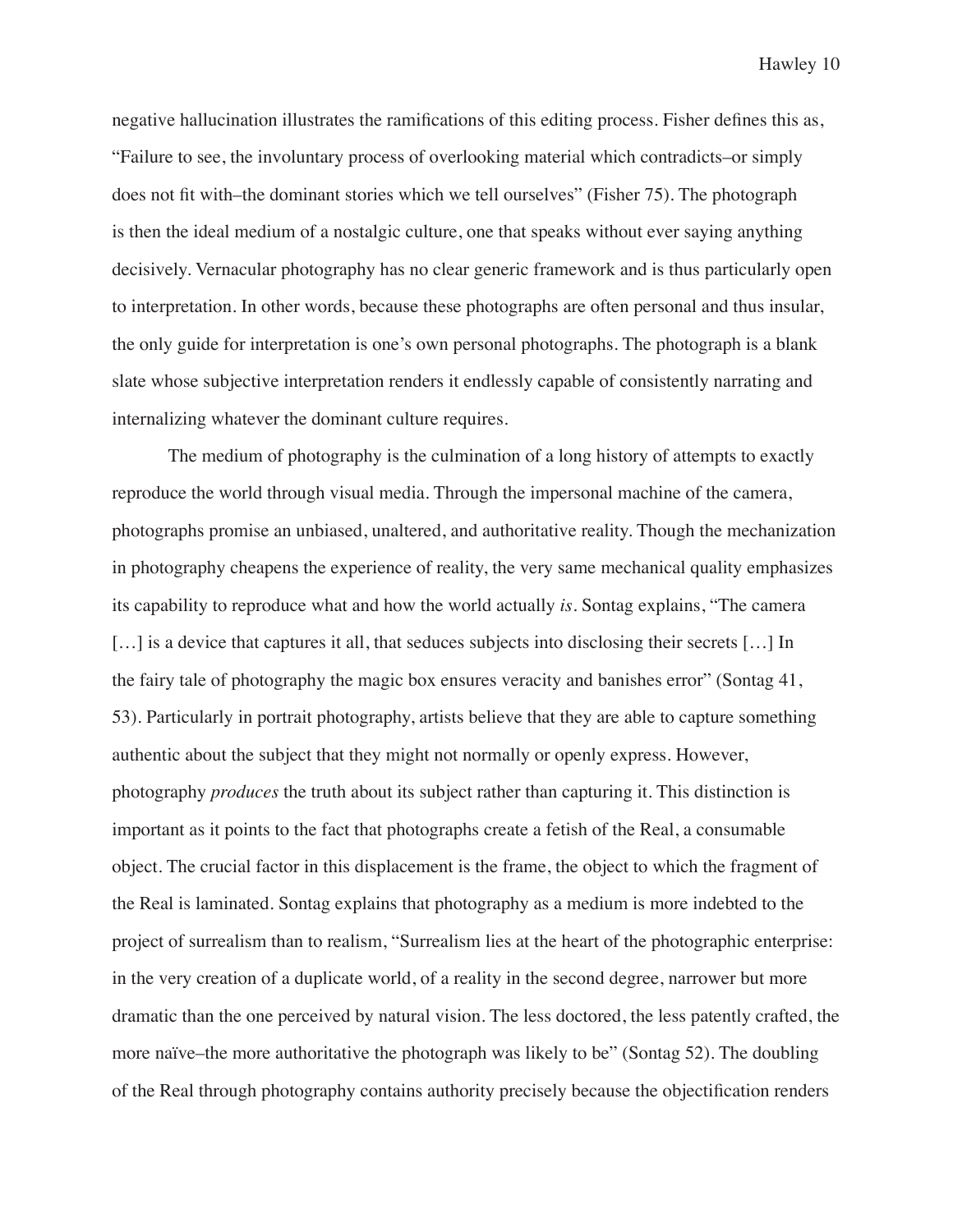its reality narrow and reduced, easily digestible. These pieces of reality in photographs cut through contradictions and represent the world simply. Sontag explains, "Photography–and quotations–seem, because they are taken to be pieces of reality, more authentic than extended literary narratives. The only prose that seems credible to more and more readers is […] the raw record–edited or unedited talk into tape recorders; fragments or the integral texts of sub-literary documents" (Sontag 74). The authority in fragmentation comes from its lack. It refuses to express itself clearly. Because the photograph (particularly vernacular photographs) appears to come without pretensions we feel that it lacks a certain contingent human element that contributes to error. Furthermore, the power of photographs is that they not only present information–they also elicit intense emotion. Barthes explains the appeal of photographs through a pair of terms, the studium and the punctum. Studium, from the Latin word study, refers to a sort of impartial, nominally invested interest in the subject that the viewer impresses on the photograph. The punctum refers to the deep almost inexplicable emotional appeal of certain photographs, "This time it is not I who seek it out, […] it is this element which rises from the scene, shoots out of it like an arrow, and pierces me" (Barthes 26). Robert Adam's "Summer Nights #18<sup>"6</sup> is an appeal to nostalgic emotion. The one-point perspective of this house at night partially obscured by the shadow of tree limbs mimics the viewpoint of walking through suburbia. The lack of specific symbols, because the home remains vague, the viewer must feel the photograph. The book from which this photograph comes is called *Summer Nights, Walking*, emphasizing this nostalgic mode of seeing. However, because the memories contained in Adams' photograph are not the viewer's, there is a bizarre disparity, suggesting that the realism and concomitant authority of photographs is always a veiled appeal to pathos. Thus, the devolution of photographic authority into nostalgia renders interpretation slippery and difficult to grasp as photographic truth impresses itself on the viewer as evocation of emotion.

The most notable difference between photography and other visual arts is its relationship with clarity or sharpness. The power of the photograph is that through its mechanical capture of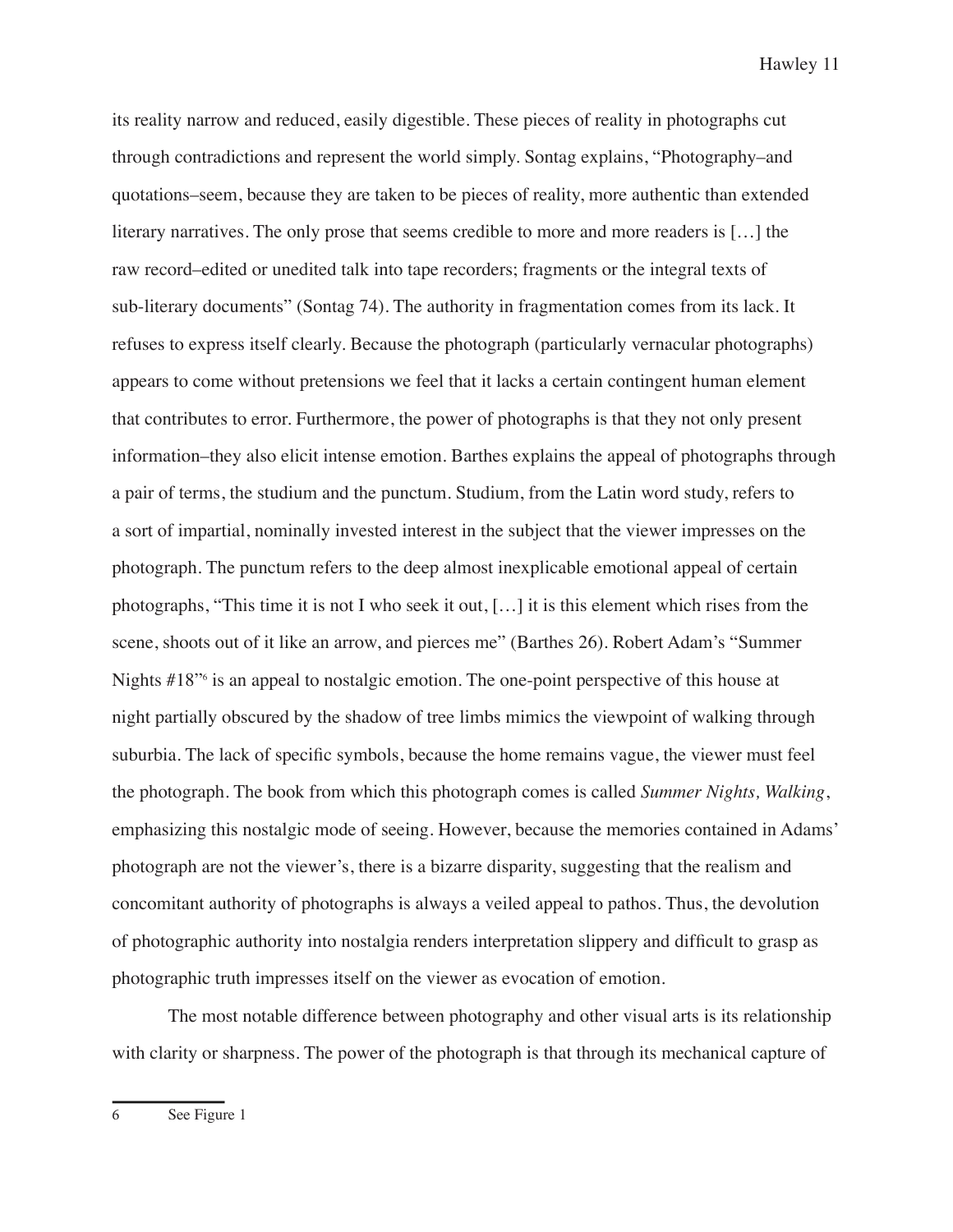light, it can reproduce the world exactly. The semiotician Charles Sanders Peirce used the term index to refer to an object or image that is or claims to be continuous with reality. David Macey in the *Penguin Dictionary of Critical Theory* uses the example that smoke is the index of fire (Macey 201). Photographs then are the fulfillment of the drive to preserve and catalog reality. However, the photograph is an index of reality; it is only a trace of the Real. Sontag explains the subjectivity of the photograph, "A photograph is only a fragment, and with the passage of time its moorings come unstuck. It drifts away into a soft abstract pastness, open to any kind of reading" (Sontag 71). Context is the external constellation of personal and public meaning that shapes the interpretation of photographs and promises access to intentions. Because the very history that context relies on is contingent on meaning-making in media such as photography, this desire results in a feedback loop, dissolving the solidity of context into abstraction. The irony of Sontag's explanation is the adjective "soft," because the central aesthetic feature of the photograph is sharp reproduction.7 The complexity of clarity and reality/indexicality and photographic authority is heightened by Ellen Brooks' photograph, "Front Entry." This photograph presents the exterior of a house with a lit front window in a pointillist style. Massive, easily-visible colored grain composes the image (rather than sharp detailed forms). Adams' and Brooks' photographs in conversation express the same sensation of nostalgia for the feeling of home, a searching for something lost. However, Brooks' piece is particularly strange because it requires us to fill in the blanks and construct the image. The recognition of the subject despite a lack of clarity speaks to the power of Barthes' punctum, the puncturing emotion in photographs, that this pathos cuts through blurred forms and creates the continuity with reality. If we consider the way that photographs functionally (re)create the world through emotional appeals (the surreal double of the world despite their seeming realism), the seeming objectivity and indexicality of photography as a medium seems dubious. Perhaps what must be reconsidered is what photographs are an index of. Brooks' photograph indicates through its grainy texture that the

<sup>7</sup> Even blurring in photographs gestures back toward the idea of sharpness and clarity, that sharpness was rejected.

<sup>8</sup> See Figure 2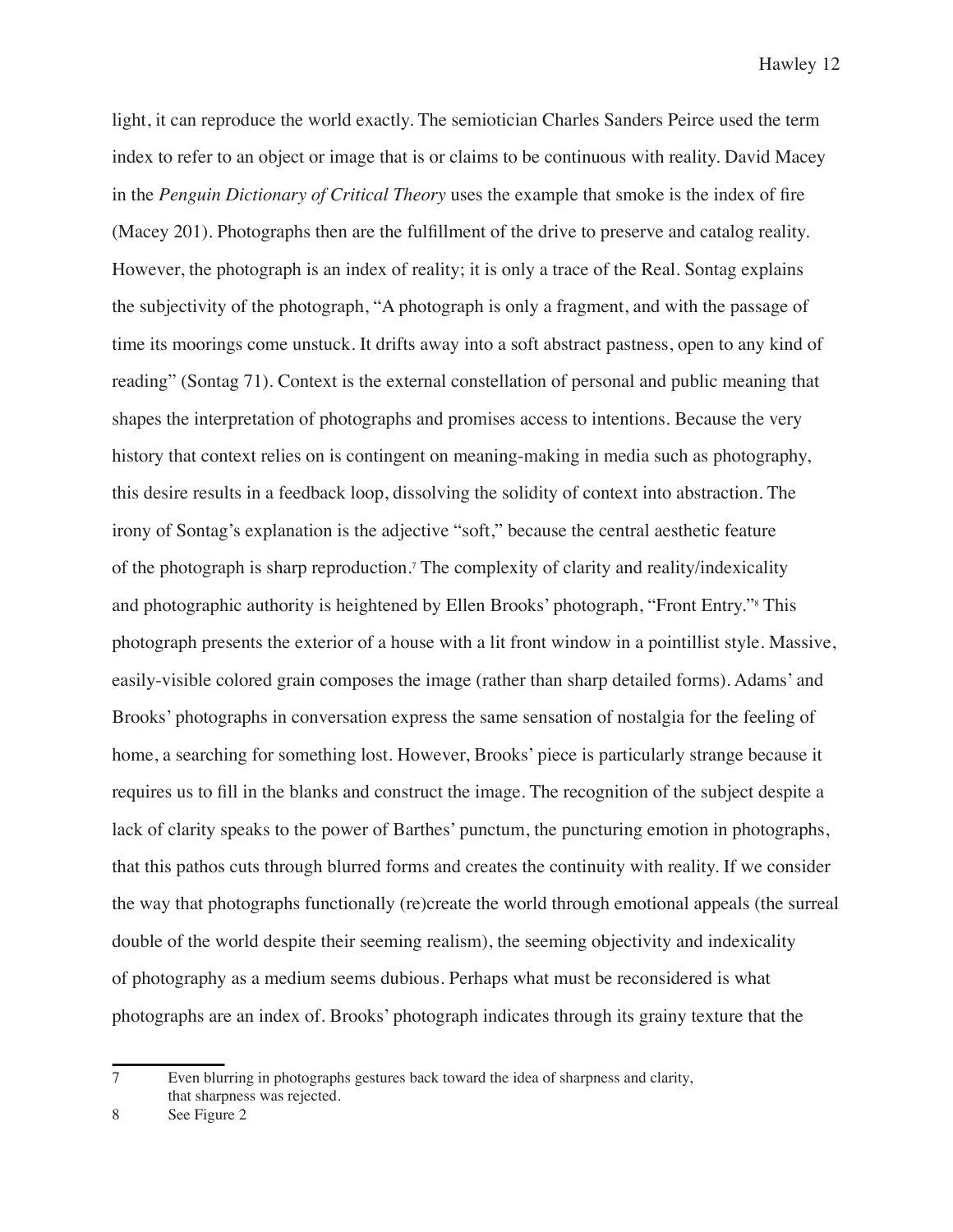material elements of the photograph are the index of the immaterial element of the photograph. Photographs create an insular and tautological reality, illustrated by the positive/negative process of photographs, that the print refers to the negative and vice versa. In other words, photographs refer back to themselves and their catalog of the world. Sontag explains, "Photographers […] suggest the vanity of even trying to understand the world and instead propose that we collect it" (Sontag 82). If photographs are then taken to be a catalog, a documentary of the world as it is, it seems that photographs such as Brooks' that foreground the process point to their surreal nature, their (re)creation of reality. Pauline Vermare quotes Michelangelo Antionini in the exhibition catalog for "Public, Private, Secret: On Photography & the Configuration of the Self": "I'm really questioning the nature of reality… I always mistrust everything which I see, which an image shows me, because I imagine what is behind it. And what is beyond an image cannot be known" (Cotton 113). The sense of evocation, the "beyond an image" is critical to the surrealism of photographs. Photographs often breed dissatisfaction because, upon looking at a photograph, one wants to see different angles, what is obscured–namely, to find what a photograph lacks. The outer edge of the frame in a photograph always evokes "the outside"–what is not included. The photograph always lacks, as seen in Adam's and Brooks' photographs that emphasize windows: evocations of the inside; reminders that photographs can only ever present the viewer with a lack.

We understand the world through photographs. The camera eye mechanizes memory supplanting the organic eye. Sontag explains, "The photographer's insistence that everything is real also implies that the real is not enough […] In modern society, a discontent with reality expresses itself forcefully and most hauntingly by the longing to reproduce this one […] From being "out there," the world comes to be "inside" photographs" (Sontag 80). Because the photograph presents itself as reality, reality becomes accessible only through photographs. Barthes explains that showing someone photographs almost always prompts them, in turn, to show their own photographs. Photographs are the proof of our existence. Todd Hido's representations of suburban America at night illustrate that the photographer is a flaneur/salvager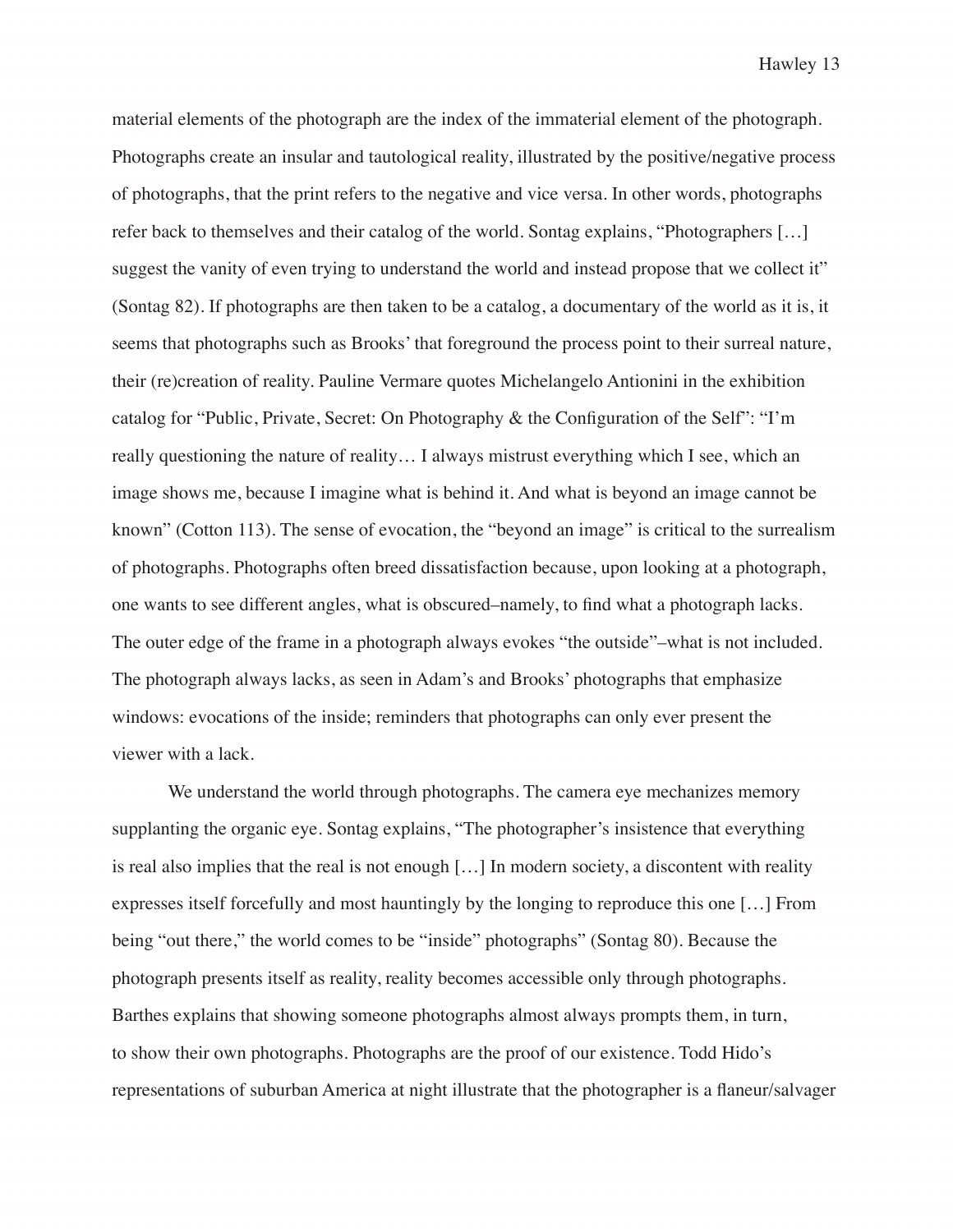that aimlessly wanders, looking for worthwhile scraps. Just as in the condition of hysterical paramnesia as described by Fisher, the modern subject uses the fragments of reality in images to reconstruct their identity. The self as understood through photographs is the unification of fragments, a cobbling together of the Real. Sontag explains, "The true modernism is not austerity but a garbage strewn plenitude […] extolling the liberation offered by a society whose consciousness is built, ad hoc, out of scraps and junk. America, that surreal country, is full of found objects. Our junk has become art. Our junk has become history" (Sontag 68-9). As seen in Hido's gritty vision of suburbia, the surreal double world of photographs attempts to reconstitute these scraps in an effort to create something meaningful. His work instead proposes that the tidy visions of idyllic suburban life are both alienating and incomplete. Todd Hido's "#3510"9 locates the viewer looking at a house, a duplex or apartment, obscured behind a fence and overgrown, pale, and skeletal trees. The cold colors, even the pale glow of the window, clash with the expectation of what a home is believed to be (a place of belonging). The foreground of the frame is literally strewn with domestic detritus. These photographs present the remnants of the domestic, what fails to be useful, and suggest that the glossy, nostalgic photographic catalog is incomplete. Personal photographs strip away this alterity and unify one's history. The camera, through this homogenization, displaces history into a double. We are always on the outside looking in, even at photographs of ourselves. Sontag explains further, "Essentially the camera makes everyone a tourist in other people's reality, and eventually in one's own" (Sontag 57). Rather than functioning as an extension or augmentation of the organic self, the camera creates the very absence and longing for the self.

The rejection of straightforward representation in the photography of Ellen Brooks and James Casebere illustrates the paradox of the photographic obsession with preserving a "vanishing past." Temporal strangeness suffuses postmodernity–constant reference and reconstruction of the motifs of the past render it impossible to establish clear demarcations between the present and the hauntings of the past. Hauntology is inextricably connected to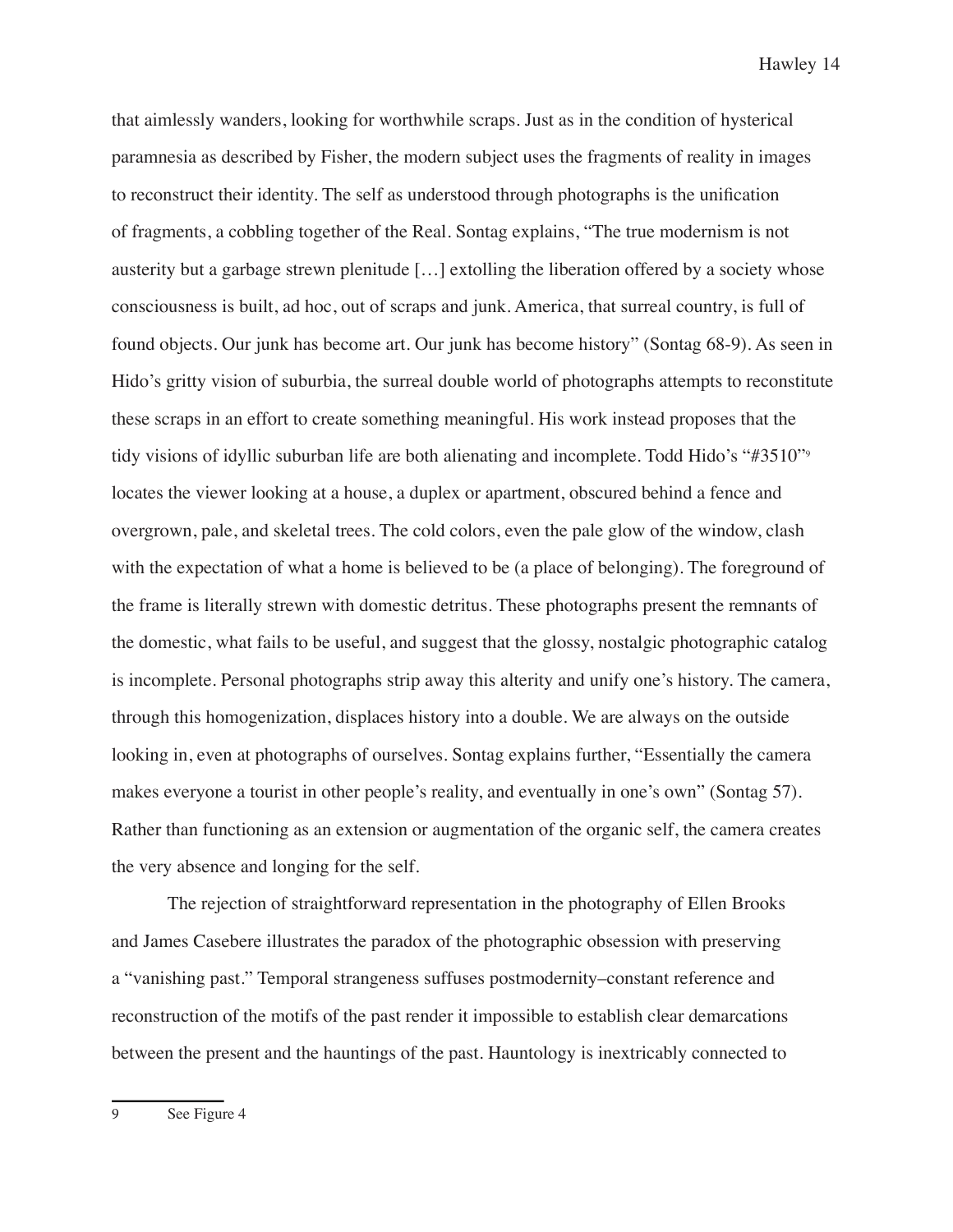

*Figure 4: "#3510" by Todd Hido*

the failure of the future, a future that is nothing more than a re-dredging of the scrap heap of capitalist and consumer culture. Fisher asks the question, "Is there, then, no now because the past has consumed the present, reduced it to a series of compulsive repetitions?" (Fisher 93). As has been expressed, photography is a medium rooted in nostalgia that, as Sontag explains, makes the present into the past. However, the contradictory nature of this process lies in the fact that the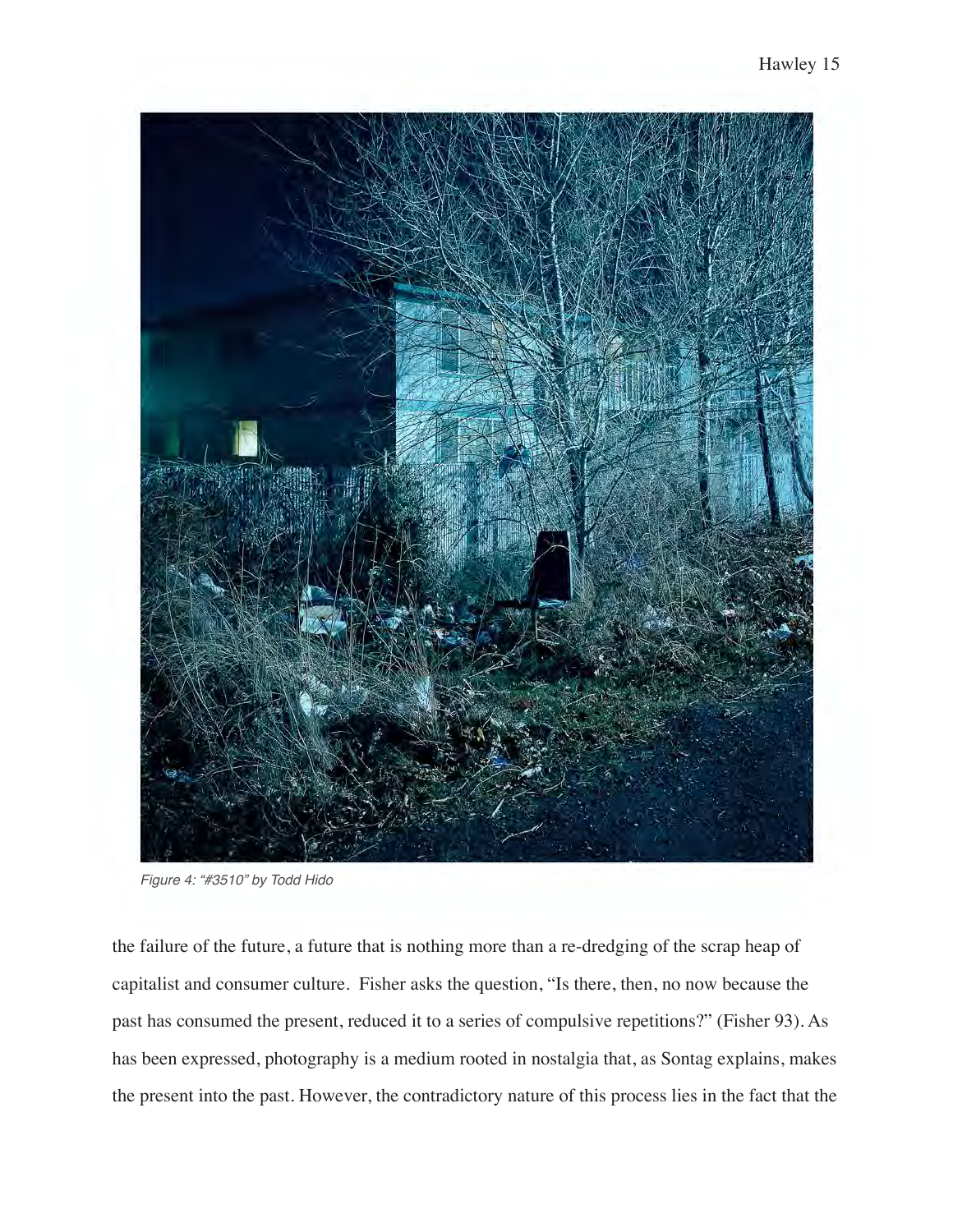supposed purpose of the photograph is to preserve what is disappearing. The present vanishes through the action of photography. The supplanting of memory with photography proposes that the modern subject has learned to understand themselves in terms of loss. The reification of late capitalism extends to the fetishization and commodification of memory. Memory must be made material to be meaningful and useful. Ellen Brooks' photograph, "Front Entry"10 mimics the ubiquitous documentary photographs with which families fill boxes. However, the strangeness of the photograph is its rejection of clarity; it illustrates the similarity between the fuzziness of organic and machine memorialization. The granular processing of the photograph points to this fragmentation: the half-formed and inchoate fragments of memory mirror the individual dots of the silver-chemical process (meaningless outside of a constructed symbolic arrangement). This photograph, as a material object, is meaningless outside of a constellation of domestic photographs that foreground nostalgia, a longing for "home." However, this longing is a Lacanian death drive–the photographic catalog of home is something that we long for but never somewhere that we arrive. Brook's photograph locates her audience on the exterior of the home, at the threshold of desire–suspended on the outside. Photographs, rather than preserving, mark disappearance–a disappearance that allows for the commodification of nostalgia. Furthermore, as accessible experience is relocated inside photographs, the sense of identification and familiarity in its symbols becomes less human and personal and increasingly alien through its homogeneity.

James Casebere's photograph of a manufactured model of a subdivision, "Subdivision with Spotlight,"<sup>11</sup> illustrates the alienation of photographic representation. The simplified construction of the houses illustrates the barest elements necessary to represent the thing that we call a home–a roof, four walls, windows, and a door. The dense grayness of the photograph illustrates the deep haze of sameness in the photographic catalog. The photograph lacks anything personal. The smooth and unmarked surface of the houses in the model also illustrates the effacement of the individual in photographs. This paring away of symbols that attach us to the idea of home renders them *unheimlich*, familiar, recognizable but unfamiliar, alienating.

<sup>10</sup> See Figure 2

<sup>11</sup> See Figure 5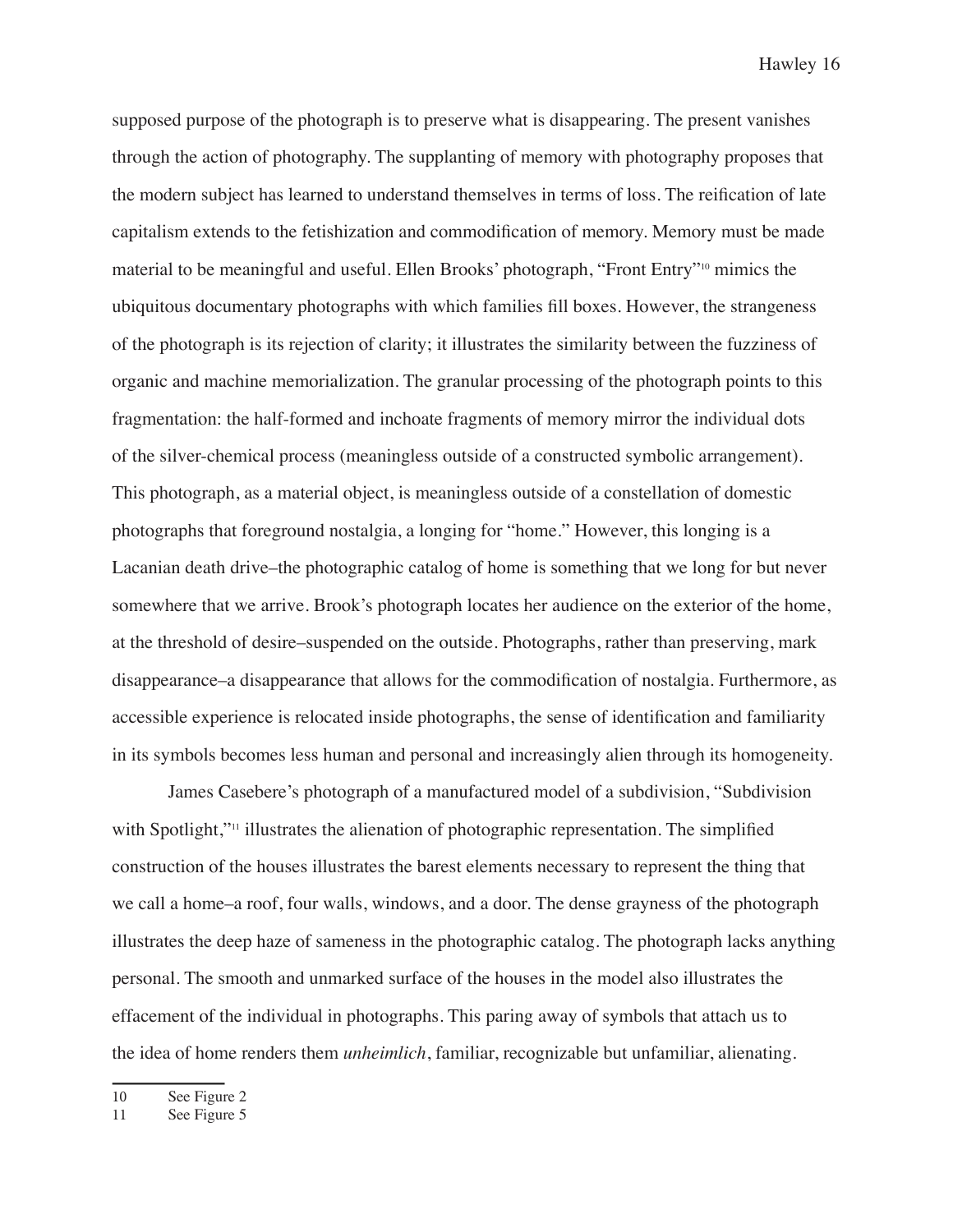

*Figure 5: "Subdivision with Spotlight" by James Casebere*

Barthes describes the photograph as the absolute particular, as a singular instance of pure reality. The reality in photographs is uninterpretable because it blindly reproduces a blink of an eye, without explanation. Brooks' and Casebere's photographs both point backwards to the photographic process, illustrating that the attempt to preserve the Real in photographs results in an impersonal and manufactured collection of light sensitive silver crystals aligned in recognizable patterns. Sontag states, "The photographer both loots and preserves, denounces and consecrates. Photography expresses the American impatience with reality, the taste for activities whose instrumentality is a machine" (Sontag 64-5). The past is a fragmented and inconsistent amalgamation that media reproduces and purports to be a logical and unified story. The difference between "reality" and reality-in-itself is the former's sense of unity, that it is created to be consumed, because reality-in-itself is complex and contradictory. Photographs without interpretation and context reproduce this contradiction; at the same time, this uneasy sensation drives the urge to dispel the inconsistency. Casebere's model cul-de-sac is neat and orderly, mimicking the impulse to revise the past into a consistent and unified reality. The photograph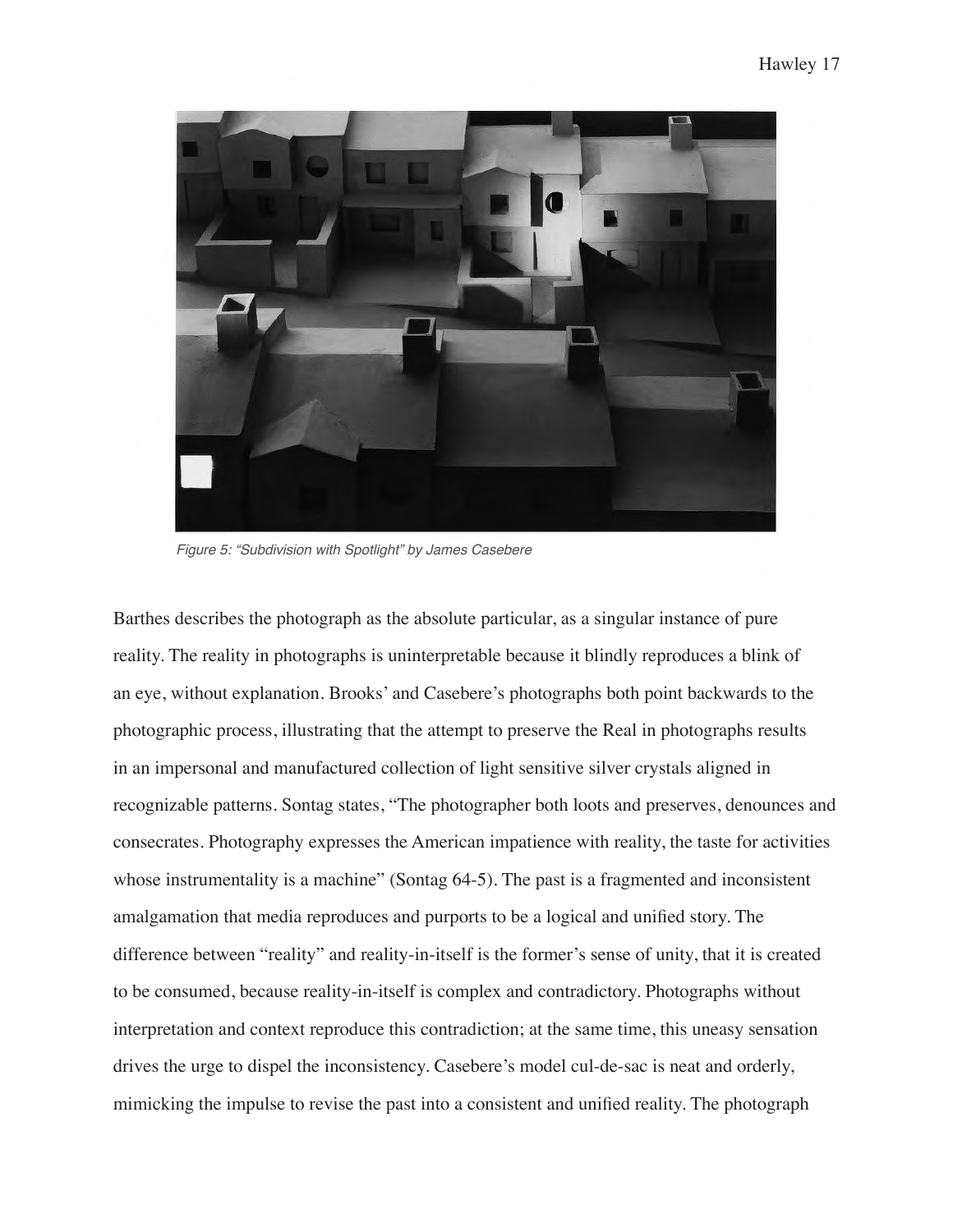attempts to smooth out the messiness of the Real, creating a connecting and unifying narrative through its fragments; instead, it doubles and displaces reality into an absent, nostalgic reality.

The central oddity of photographs is that their presentation of agency, which is to say, their relationship with presence and absence, is complicated. The subject photographed is neither totally present (because it is static, contained inside the image) nor totally absent (because we can see a kind of representation of the subject in the photograph). Mark Fisher uses the terms weird, excessive presence, and eerie, failures of presence and absence, to describe issues of agency that complicate interpretation. Fisher explains, "The weird is marked by an exorbitant presence, a teeming which exceeds our capacity to represent it" (Fisher 61). The weird quality of photography is located in its wrangling with existence and dissolution. It immortalizes the subject, but suspends it between life and death. The photographs that continually interests Barthes is a photograph of his deceased mother as a child, because it is an uneasy re-presentation of the past. The concept of the weird explains the (sometimes implicit) uneasiness that we feel about the medium of photography itself. The persistent existence of the photographic object and its subversion of linear time parodies any understanding of "actual experience." The sensation that photographs more explicitly evoke–uncertainty about agency– Fisher describes as eerie: "The eerie […] is constituted by a failure of absence or by a failure of presence. The sensation of the eerie occurs when there is something present where there should be nothing, or there is nothing present where there should be something" (Fisher 61). The subject of a photograph exhibits an absent presence–a presence that simultaneously fulfills all of Fisher's descriptors of the eerie. The windows in Hido's photographs, particularly "#1941,"12 present the viewer with a concrete example of this failure of absence, an evocation of human existence without any actual human presence. Furthermore, the authorship of photographs is an eerie phenomenon. The photographer is a missing agent, a failure of presence that renders a photograph strange, plagued by persistent absence.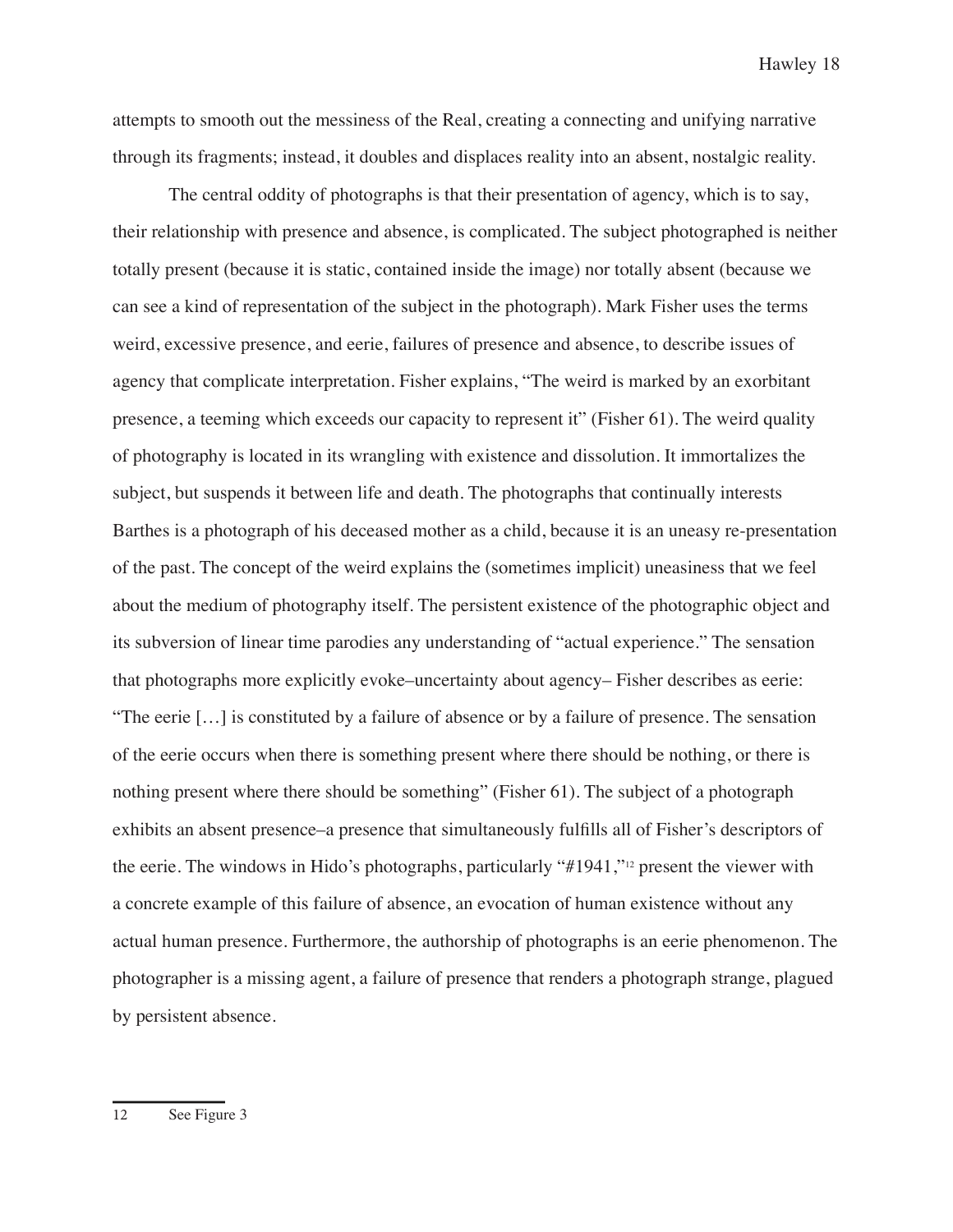In an attempt to reckon with anxieties about loss, photographs displace and suspend their subject into stasis. The subject of a photograph is eerie, neither present nor absent, rather, existing in the middle, a haunting of nostalgia. Sontag explains further, "What renders a photograph surreal is its irrefutable pathos as a message from time past" (Sontag 54). The seemingly irrefutable authoritativeness of photographic nostalgia comes from its appeal to emotion. As Barthes describes in the term punctum, we believe photographs because they make us feel. They evoke personal memories. Todd Hido's "#1941," a nearly blood-colored vista of suburban sprawl at night, evokes the amorphous memory of the feeling of looking out the window of a car as a child, or looking over suburbia at night–an alien world both foreign and familiar. Sprawling urban developments are endlessly repeating yet seemingly personal images, simultaneously nostalgic and alienating. Furthermore, the strong, warm colors emphasize the dreaminess of the image, the fragmentary remembrance of memory: the tautology that photographs look like memory and memory looks like photographs. This phenomenon of selfidentification in photographs is illustrated in the motif of *mise-en-abyme*–the image relocated into the image in a loop of representation. We see our own photographs, our past, in other photographs. The abstractness of the forms in Hido's photographs illustrates photographic surreality, that it is a doubled world that still feels real. Fisher explains, "The Zenoian condition remains in the form of an ontological anxiety that […] there is no possibility of fully believing in any reality" (Fisher 47). Photographs, instead of preserving "real life," merely gesture toward it, re-presenting it as an alien double world.

Photographs invest their subject with an idyllic, soothing nostalgia that is simultaneously alienating because the subject is displaced into a fetish. "The Outside" represents the Real: the antithesis of the totalizing narrative of capitalist ideology. Capitalism proposes that human production is at the center of everything and all of nature is for human consumption. This imperialist urge of capitalism, that human space must displace natural and thus unproductive space, works to keep out the uncontainable, untamable nature–the Real. The cul-de-sac represents this urge, that even living spaces push the natural to the margins in order to fit more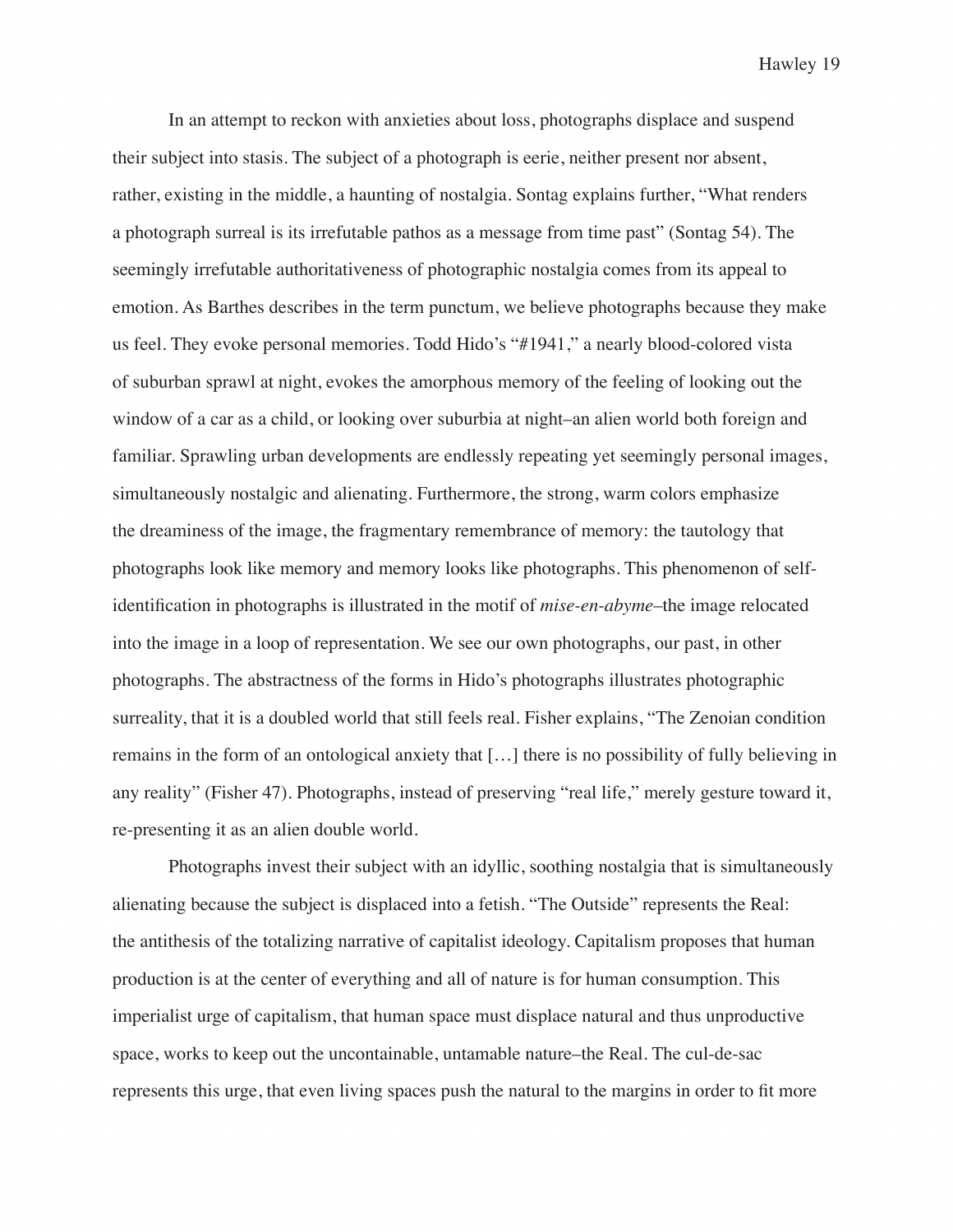homes, and thus create a more profitable space. A revealing motif of suburbia is the ubiquitous appearance of fences in the production of a living space. The fence in Hido's "#3510"13 clearly demarcates the line between the skeletal tree and the domicile. The most fascinating aspect of this photograph is that it expands the sense of "The Outside" to include the refuse, the scrap that is left behind in construction. Not only does untamed nature push at the boundaries of human spaces, but also the garbage heaps that results from construction and consumption press in on the appearance of order. Fisher explains, "An enquiry into the nature of what the world is like is also inevitably an unraveling of what humans had taken themselves to be" (Fisher 83). Hido's photograph locates the viewer on the outside of the domestic, among the refuse, looking in on the location that is supposed to be a marker of the ideal life, of belonging. Therefore, a fascinating turn happens in these images. The outside to capitalist ideology is the uncontained, the inconsistencies in the dominant narrative, the outside of the boundaries of the fence, yet these photographs re-present the veneer of consistency as alien. The domestic becomes the outside from which the viewer is disconnected. Fisher explains, "The centrality of doors, thresholds, and portals means that the between is crucial to the weird […] the weird denaturalizes all worlds, by exposing their instability, their openness to the outside" (Fisher 28). Hido's constant inclusion of windows in his photographs illustrates this instability, that the sense of inside and out is not firmly demarcated. The glowing window viewed from the outside becomes a threshold to another world, just as from the inside, the window demarcates a border with the outside. Fisher describes the weird as the thing that does not belong; however, these photographs of the domestic call into question what marks inside and outside. Robert Adam's "Summer Nights #18"14 illustrates this uncertainty around agency and belonging. The darkness of the window presents no life, no sense of any belonging, merely an alien inside (outside). The strangeness of these photographs that imagine the domestic from an outsider perspective is that they invert and blur the sense of belonging. The photographs of Robert Adams and Todd Hido emphasize that the boundaries built around domestic space mark its instability.

<sup>13</sup> See Figure 4

<sup>14</sup> See Figure 1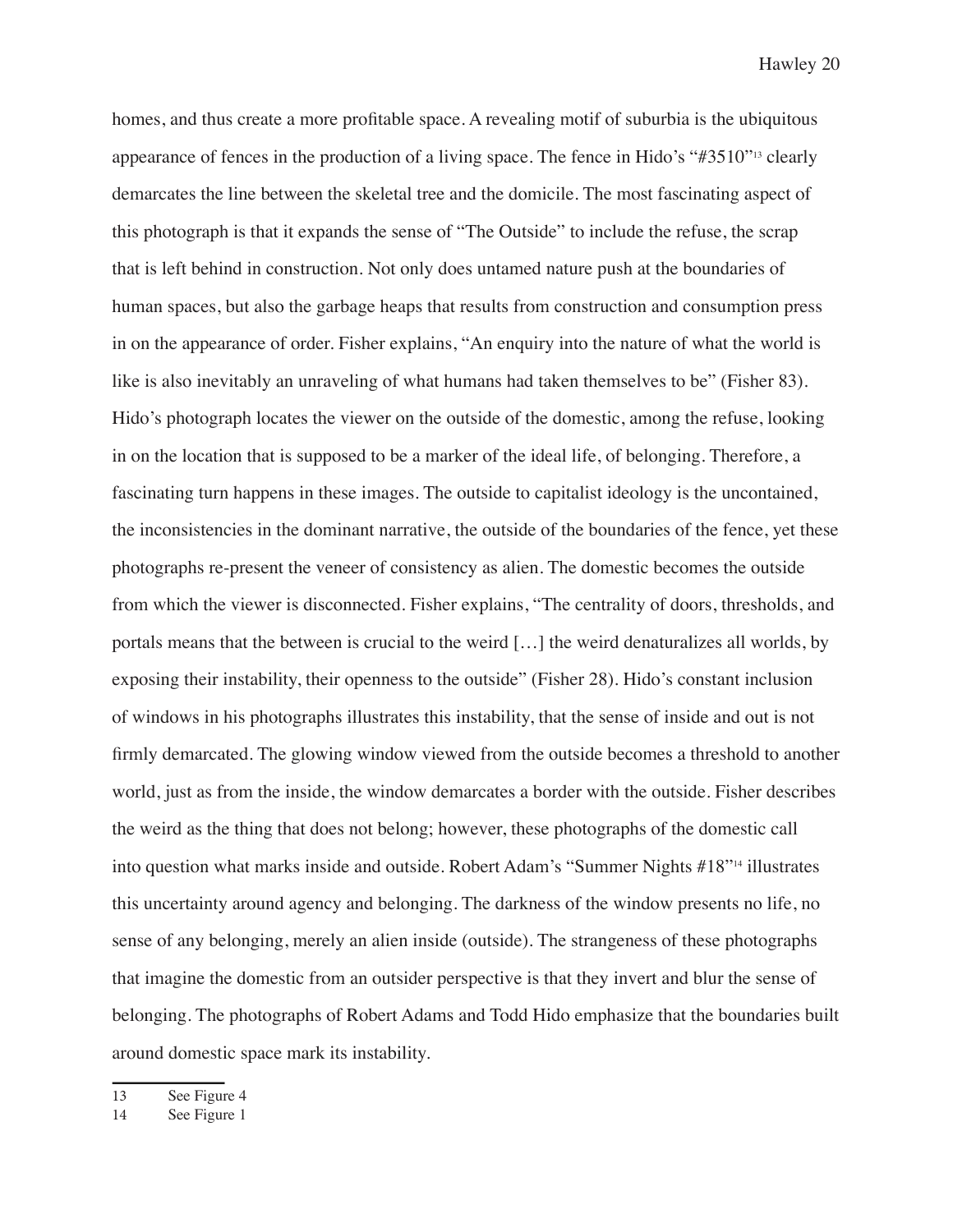The notion of "the outside" also points to the instability of the definitions of what is natural, what belongs. As previously described, photographs culturally mediate the very understanding of humanity and human space. Fisher utilizes the pejorative term used by the ancient Roman architect Vitruvius, "grotesque," to describe the weird perversions of nature inherent to the late capitalist constructive ethos, "Such things neither are, nor can be, nor have been" (Fisher 32). He goes on, "The human animal is the one that does not fit in, the freak of nature who has no place in the natural order and is capable of re-combining nature's products into hideous new forms" (Fisher 35). The American narrative dictates that it is "natural" to transform nature in service of what capitalism deems good, profit and growth. Fisher's inversion is that the consumptive and destructive developmental practices of late-capitalism are weird, unnatural. The individualist ethos separates humanity and nature, establishing mutual exclusivity. The Anthropocene–that what is in the interest of the human is primary–suggests that humans exert the most influence on ecosystems. The tree in Adam's "Summer Nights #18"15 illustrates the tenuous relationship between nature and suburbia by revealing that nature grows in the cracks of developed spaces. The deep shadows covering the top half of the house are a foreboding symbol of the tension between the controlled suburban space and uncontainable nature. The other tense contrast in the photograph is the bright white siding of the house that reflects the street light, and the deep darkness behind the house that sucks in the light. This contrast plays on our fear of what we cannot see–the darkness is threatening because it will not reveal itself. The natural world contained in Hido's "#3510,"16 the skeletal tree, is unsettling, a marker of death and decay. Hido also juxtaposes this marker of the outside with refuse, what remains after the grotesque forms of capitalism are constructed. The domicile that Hido photographs is an apartment building, which represents the growing contingency within the notion of home, the bizarre situation that renters exist in by merely borrowing their living space from a bank or a landlord. The apartment functions as the quintessential example of the mass-produced domestic space: a form that fully disconnects traditional notions of home from the prefabricated housing unit.

15 See Figure 1

16 See Figure 4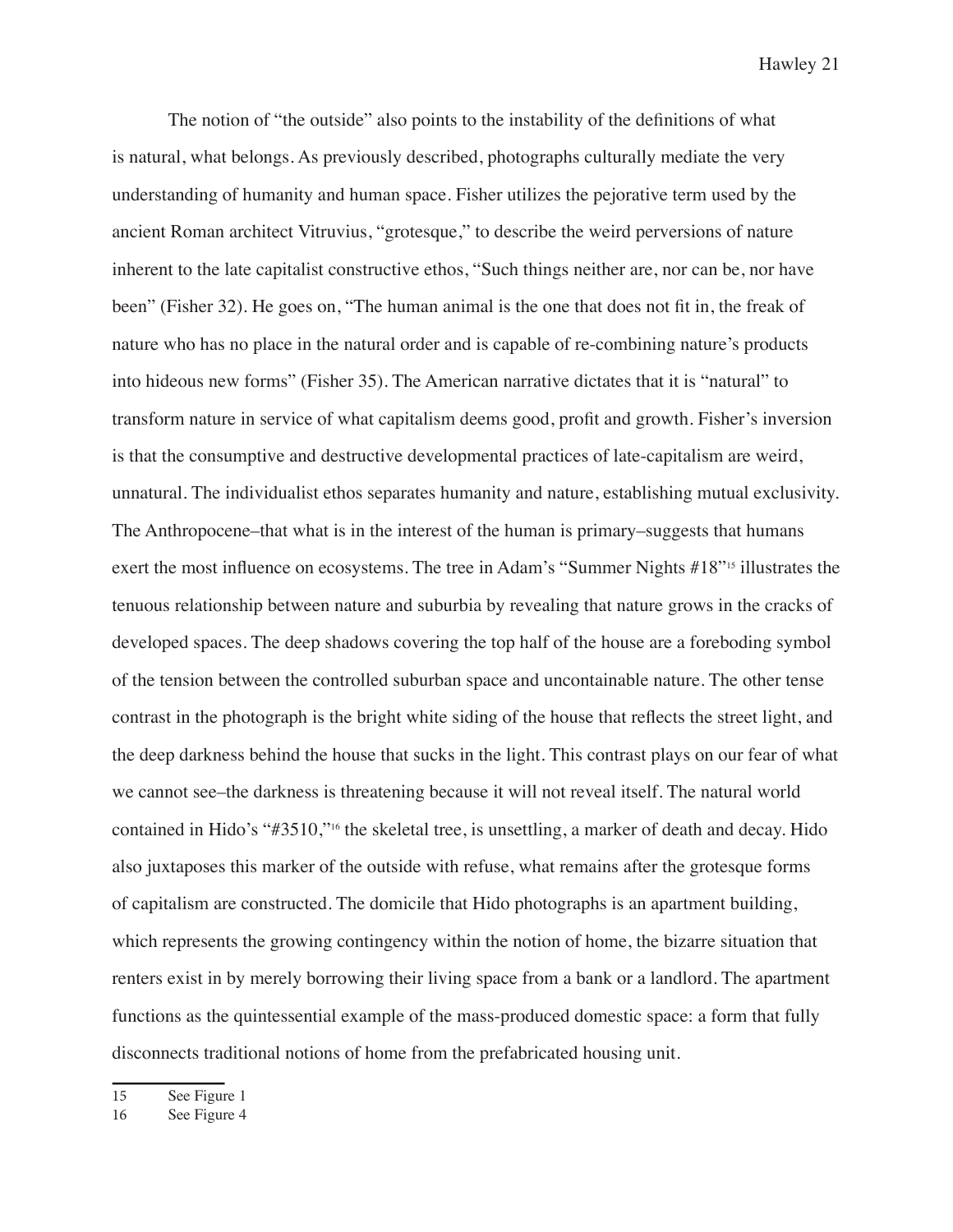

*Figure 6: "#4022" by Todd Hido*

Capitalism displaces nostalgia for home inward to a feeling because, for middle and lower-class families, houses are mass-produced spaces owned by corporations. The domestic is often located in opposition to the faceless and soulless urban, such as seen in de Certeau's "Walking in the City": "Only the cave of the home remains believable, still open for a certain time to legends, still full of shadows" (de Certeau 106). The sense that something personal exists in domestic space is challenged by the homogenized and ordered spaces created in apartment buildings and the unified rows of the cul-de-sac. Todd Hido's photograph, "#4022"<sup>17</sup> represents the rear of an apartment complex that could just as easily be a prison, a duplicated row of windows covered in bars–one lonely window lit in the center of the frame. Hido frames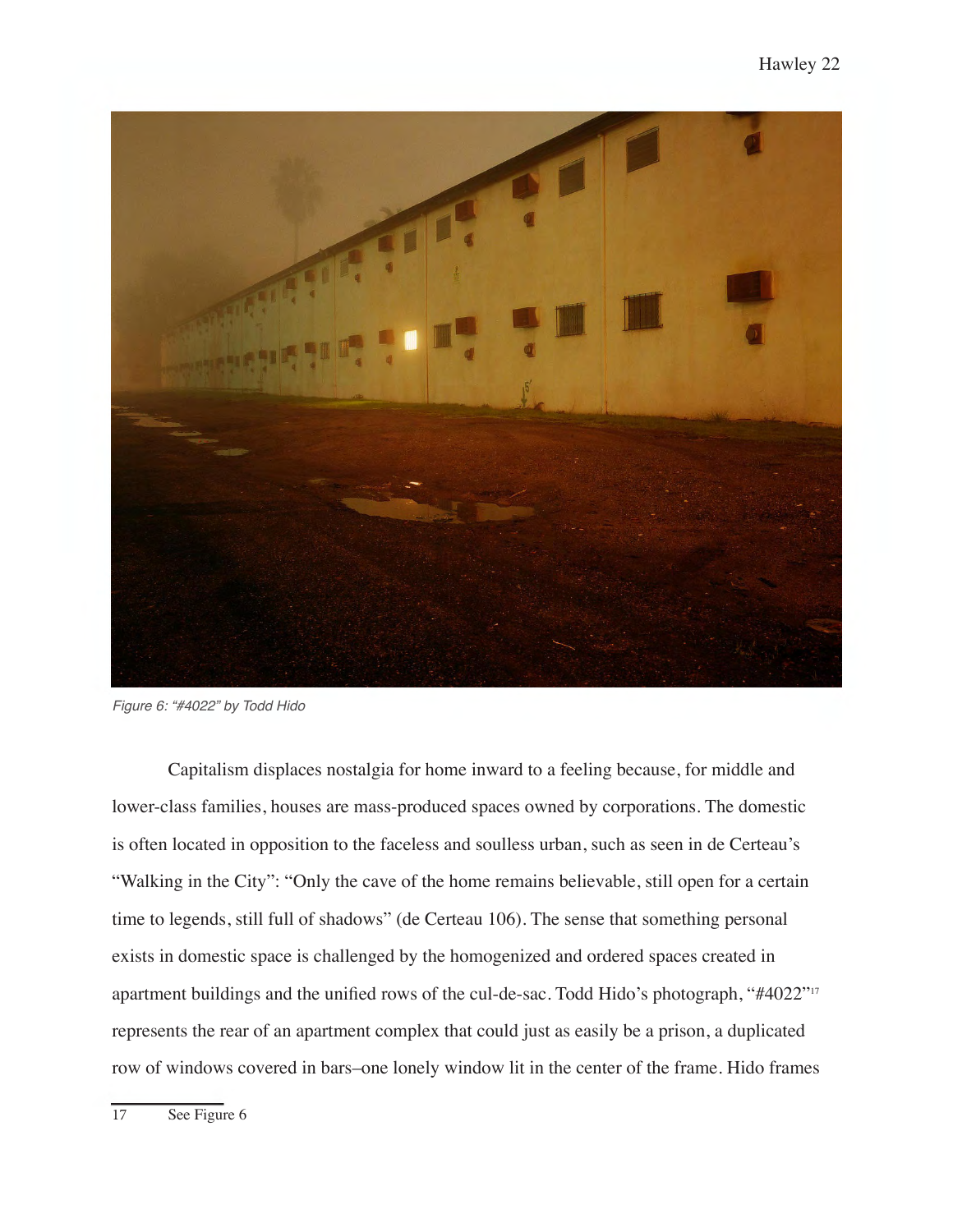the photograph so that the building vanishes in the distance, and foregrounds a demolished and puddled pavement, heightening the feeling of dilapidation and inhospitability. Through the conflation of the domestic with attributes of a prison, Hido proposes that the hostile architecture of these spaces conditions the way one lives in them. James Casebere's photograph, "Subdivision with Spotlight<sup>"18</sup> likewise represents the tendency towards homogenization. Even in the small variations of form, the same dull, drab gray permeates not just the row of houses but also the tones of the photograph itself. In *Capitalist Realism: Is There No Alternative (2010)*, Fisher comments upon the landscape of late capitalism and its effacement of heterogeneity: "A world without landmarks, a branded Sprawl, where markable territory has been replaced by endlessly repeating vistas of replicating franchises" (Fisher 31). The edges of Casebere's photograph, foreground and background as well as left and right, indicate repetition, a sprawl into infinity, an endless dystopian cul-de-sac. Fisher emphasizes that this world lacks an essential contingent human element, now established through "branding," or the endlessly recognizable short-hand for consumable objects that fill our homes: "In this lukewarm world, ambient discontent hides in plain view, a hazy malaise given off by the refrigerators, television sets, and other consumer durables" (Fisher 50). The consumer miasma of the domestic symbolizes our inextricable connection to capitalism, the everyday dissatisfaction inherent in rampant consumption. The scrap heap out of which culture is formed is in fact created by destructive and wasteful production methods. Photographs are narrow and built on exclusion–only that which is useful is included.

The photographic obsession with preservation instead catalogs disappearance. The photograph is evidence that something once was. Photographs preserve the image of people that are no longer alive, or as in the case of the photographs of Berenice Abbott and Eugene Atget, the disappearance of a city as it urbanizes. Sontag explains Abbott's project of preserving a "disappearing" New York City, "She is not so much memorializing the past as simply documenting ten years of the chronic self-destruct quality of American experience, in which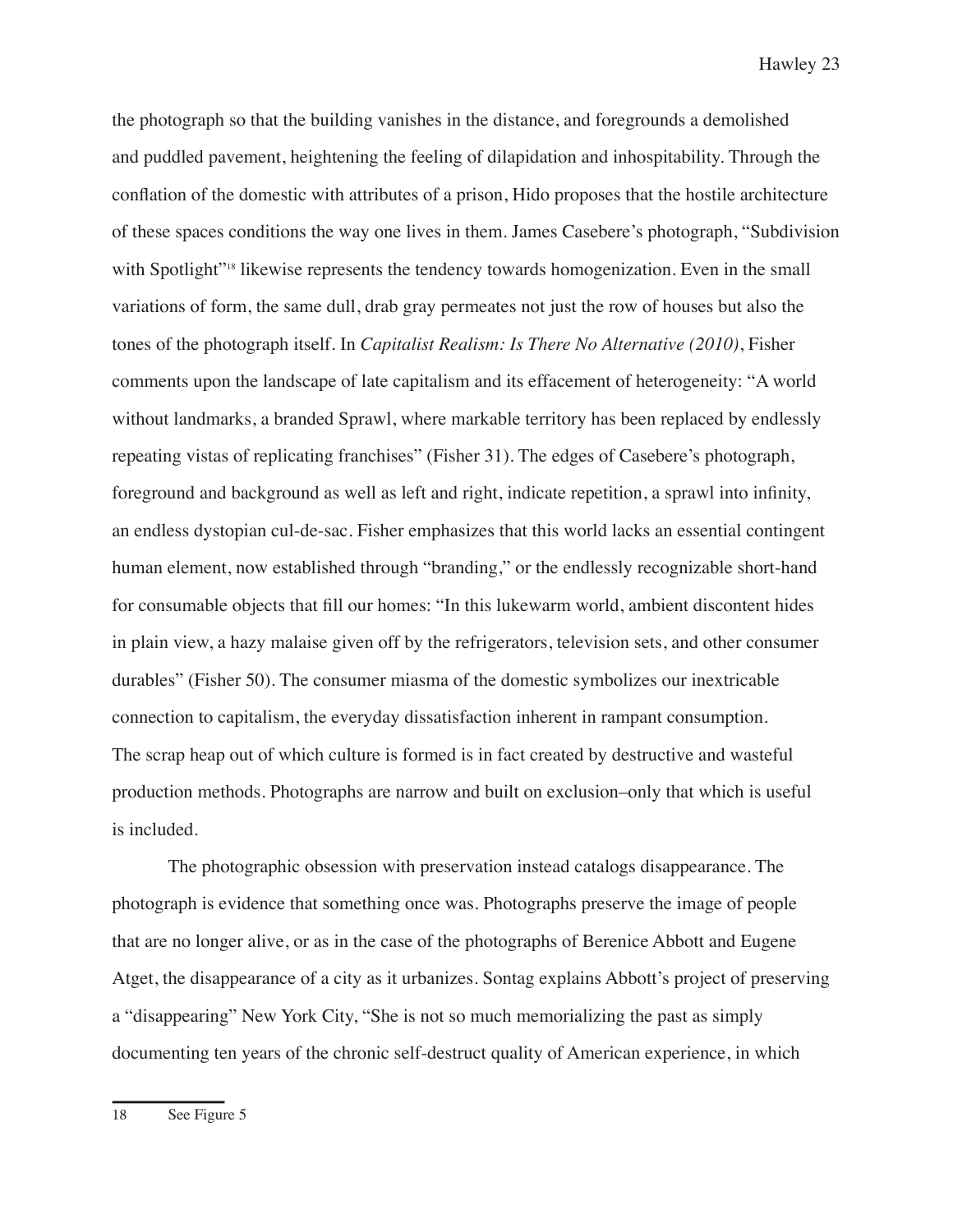even the recent past is constantly being used up, swept away, torn down, thrown out, traded in" (Sontag 68). The persistent sense of dissatisfaction that is built into modern subjectivity, that even identity must constantly be reinvented, reconstructed to match the ever-shifting cultural tides points to this persistent self-destruction. The suburban domestic, an exclusively residential zone, then becomes a fascinating site of dissatisfaction, represented in the endlessly repeated, mass-produced single-family homes in Casebere's "Subdivision with Spotlight"19 or Hido's "#1941."20 The hellish street light sunset in Hido's photograph heightens the familiar-alien atmosphere of suburbia. This sprawl of homes packed together evokes Casebere's dystopian model cul-de-sac. The only indication of life is the light shining from windows that point to the unseen interior. This perpetual feeling of being an outsider illustrates the inhumanity of capitalist domestic architecture. In order to mitigate the alienation of capitalism, the modern sense of identity is imported into seemingly stable monoliths such as personal photographs. This impulse, that curation and mediation is the only way to *really* understand the world, is a central tenet of capitalist ideology. Photography of the domestic–in which one must re-construct their own life through photographs–points to fragmentation and a disconnection and a displacement of belonging.

The great myth of America is the "American Dream," the idea that one can reconstruct themselves–tell or retell their own story. Photography is the ideal medium for a society obsessed with reconstruction. The photograph makes the present into the past, allowing constant reinvention and revision of one's identity. However, the photograph also appears to always show the truth because it can exactly represent reality. Fisher explains that subversion is dispelled through the shaping of subjectivity, "What we are dealing with now is not the incorporation of materials that previously seemed to possess subversive potentials, but instead, their *precorporation*: the pre-emptive formatting and shaping of desires, aspirations and hopes by capitalist culture" (Fisher 9). As in the condition of hysterical paramnesia, images are used as reference points to fit the cultural narrative. Photographs then make us uneasy because they

<sup>19</sup> See Figure 5

<sup>20</sup> See Figure 3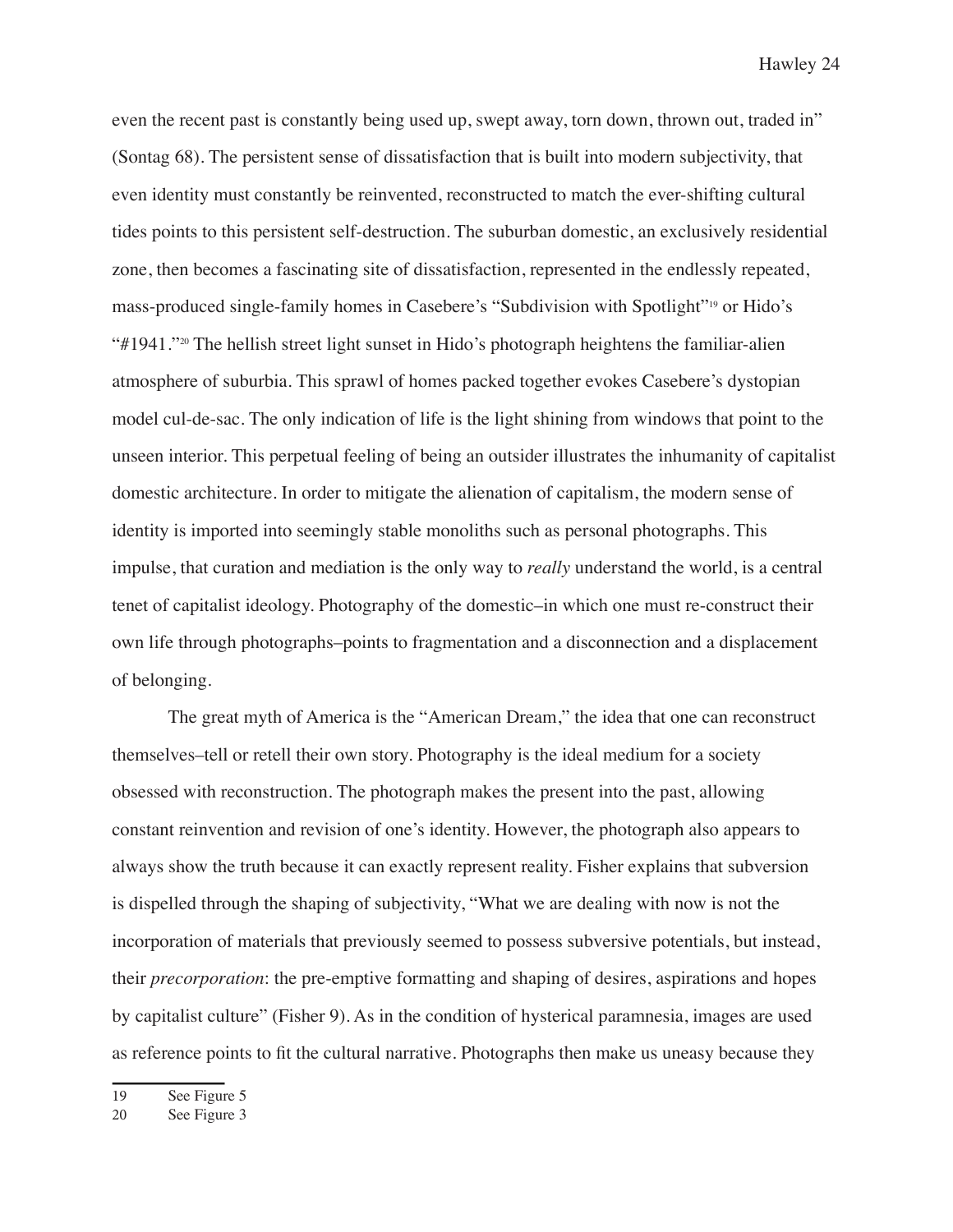always seem more full and mysterious than the meaning that has been assigned to them. The triumphant myth of American progress is undercut by a persistent dissatisfaction, that only what is useful is meaningful, and everything else is thrown away. Photographs always wrestle with capitalist amnesia–attempting to document a world that is rapidly self-destructing. Sontag explains, "There is a particular melancholy to the American photographic project […] The American partiality to myths of redemption and damnation remains one of the most energizing, most seductive aspects of our national culture. What we have left […] are paper ghosts and a sharp-eyed witty program of despair" (Sontag 47-8). The feeling of alienation in the domestic photographs of artists such as Robert Adams, Ellen Brooks, James Casebere, and Todd Hido illustrates a dissatisfaction with suburban mythology, with the empty promises of the white picket fence.